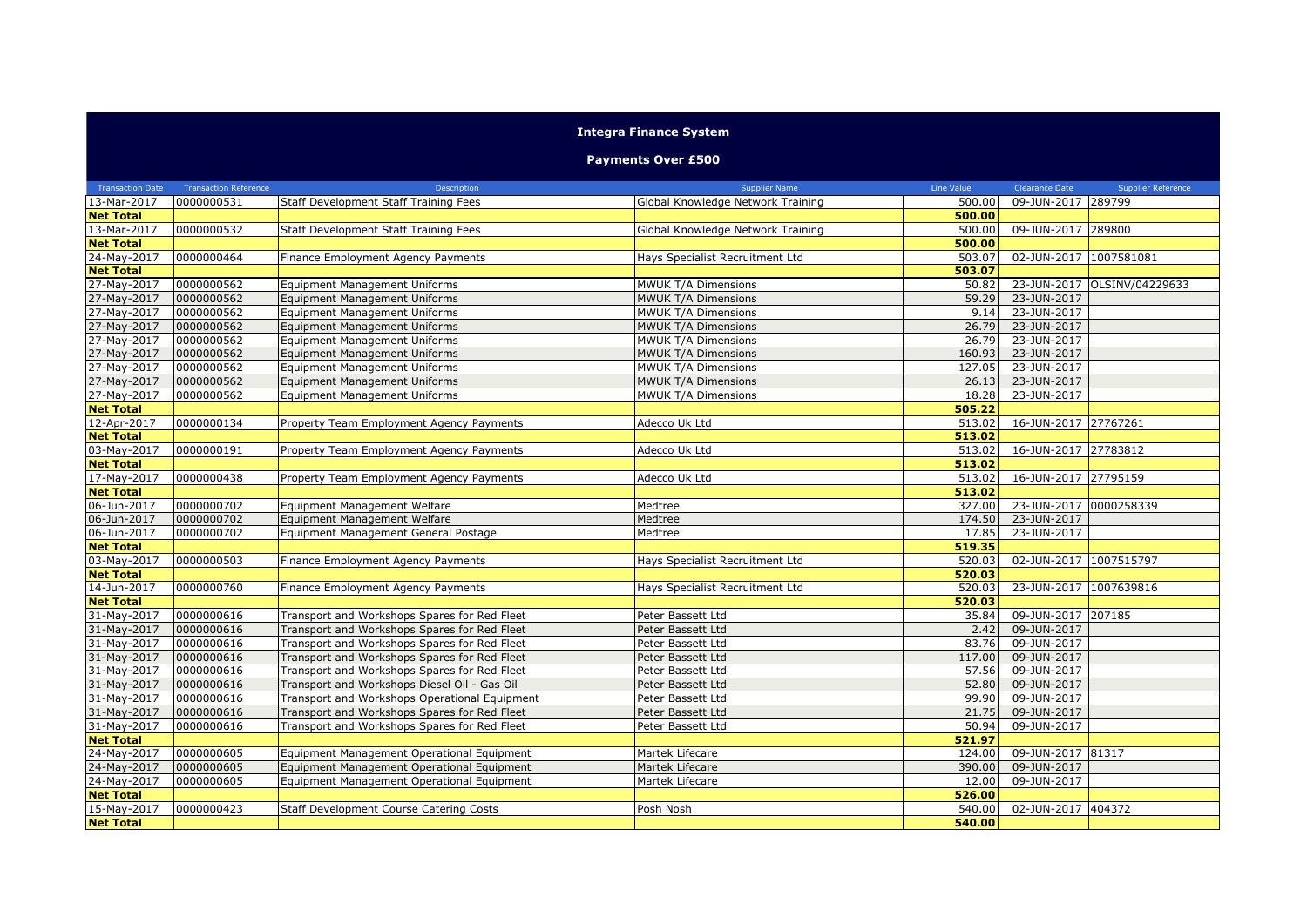| 0000000736<br>Weber Rescue Uk Ltd<br>59.00 23-JUN-2017<br>Equipment Management Welfare<br>09-Jun-2017<br>0000000736<br>Equipment Management General Postage<br>Weber Rescue Uk Ltd<br>21.50<br>23-JUN-2017<br><b>Net Total</b><br>541.65<br>05-Apr-2017<br>0000000669<br>MK West Fire Station Metered Charges - Water<br>16-JUN-2017 8042832996<br>Anglian Water Services Ltd<br>563.64<br><b>Net Total</b><br>563.64<br>25-Apr-2017<br>575.00<br>23-JUN-2017 27591<br>0000000768<br>Human Resources Consultancy Fees<br>South East Employers<br>575.00<br><b>Net Total</b><br>0000000742<br>578.00<br>23-JUN-2017 40218337<br>17-May-2017<br><b>Information Consultancy Fees</b><br>Improvement & Development Agency<br><b>Net Total</b><br>578.00<br>30-Apr-2017<br>0000000488<br><b>BOC Ltd</b><br>584.50<br>02-JUN-2017 3041410017<br>Equipment Management Welfare<br><b>Net Total</b><br>584.50<br>09-JUN-2017 44650<br>25-May-2017<br>0000000483<br>601.25<br>Transport and Workshops Insurance<br>Spraytech<br>601.25<br><b>Net Total</b><br>01-Jun-2017<br>613.60<br>30-JUN-2017 2013036216<br>0000000713<br>Transport and Workshops Lubricating Oil<br>Total Uk Ltd<br><b>Net Total</b><br>613.60<br>23-JUN-2017 010019786<br>07-Jun-2017<br>0000000746<br>616.00<br>Finance Consultancy Fees<br>Wycombe District Council<br>616.00<br><b>Net Total</b><br>19-May-2017<br>0000000694<br>623.00<br>16-JUN-2017 UK-17-0000149<br>Equipment Management Protective Clothing<br>Jolly Safety Equipment Ltd<br><b>Net Total</b><br>623.00<br>31-May-2017<br>0000000509<br>Research and Development Operational Equipment<br>Thomas Graham & Sons (Iron & Steel) Ltd<br>506.00<br>09-JUN-2017 M R239378<br>31-May-2017<br>0000000509<br>66.93<br>Research and Development Operational Equipment<br>Thomas Graham & Sons (Iron & Steel) Ltd<br>09-JUN-2017<br>31-May-2017<br>0000000509<br>Research and Development Operational Equipment<br>Thomas Graham & Sons (Iron & Steel) Ltd<br>7.95<br>09-JUN-2017<br>31-May-2017<br>0000000509<br>52.07<br>09-JUN-2017<br>Research and Development Operational Equipment<br>Thomas Graham & Sons (Iron & Steel) Ltd<br><b>Net Total</b><br>632.95<br>09-Jun-2017<br>0000000790<br>23-JUN-2017 8056585760<br>Broughton Fire Station Metered Charges - Water<br>Anglian Water Services Ltd<br>636.61<br>636.61<br><b>Net Total</b><br>06-Jun-2017<br>0000000592<br>41.59<br>09-JUN-2017 113524<br>Waddesdon Fire Station Gas<br>Gazprom Energy<br>06-Jun-2017<br>0000000592<br>323.71<br>High Wycombe Fire Station Gas<br>09-JUN-2017<br>Gazprom Energy<br>06-Jun-2017<br>0000000592<br>Stokenchurch Fire Station Gas<br>64.57<br>09-JUN-2017<br>Gazprom Energy<br>06-Jun-2017<br>0000000592<br>145.59<br>09-JUN-2017<br>Admin Buildings - Haddenham Gas<br>Gazprom Energy<br>06-Jun-2017<br>0000000592<br>Amersham Fire Station Gas<br>89.13<br>09-JUN-2017<br>Gazprom Energy<br>06-Jun-2017<br>0000000592<br>85.03<br>09-JUN-2017<br>Chesham Fire Station Gas<br>Gazprom Energy<br>06-Jun-2017<br>0000000592<br>Olney Fire Station Gas<br>61.77<br>09-JUN-2017<br>Gazprom Energy<br>06-Jun-2017<br>0000000592<br>34.47<br>09-JUN-2017<br>Winslow Fire Station Gas<br>Gazprom Energy<br>0000000592<br>06-Jun-2017<br>Buckingham Fire Station Gas<br>245.05<br>09-JUN-2017<br>Gazprom Energy<br>0000000592<br>06-Jun-2017<br>312.04<br>09-JUN-2017<br>MK West Fire Station Gas<br>Gazprom Energy<br>06-Jun-2017<br>0000000592<br>419.29<br>MK West Fire Station Gas<br>Gazprom Energy<br>09-JUN-2017<br>06-Jun-2017<br>0000000592<br>09-JUN-2017<br>Newport Pagnell Fire Station Gas<br>76.81<br>Gazprom Energy<br>06-Jun-2017<br>0000000592<br>125.53<br>Broughton Fire Station Gas<br>09-JUN-2017<br>Gazprom Energy<br>0000000592<br>325.14<br>06-Jun-2017<br>Admin Buildings - Marlow Gas<br>09-JUN-2017<br>Gazprom Energy<br>06-Jun-2017<br>0000000592<br>Admin Buildings - HQ Gas<br>768.59<br>09-JUN-2017<br>Gazprom Energy<br>06-Jun-2017<br>0000000592<br>Gerrards Cross Fire Station Gas<br>267.33<br>09-JUN-2017<br>Gazprom Energy<br>06-Jun-2017<br>0000000592<br>Great Missenden Fire Station Gas<br>09-JUN-2017<br>Gazprom Energy<br>68.82<br>0000000592<br>183.57<br>06-Jun-2017<br>Beaconsfield Fire Station Gas<br>09-JUN-2017<br>Gazprom Energy<br><b>Net Total</b><br>3,638,03<br>0000000735<br>16-JUN-2017 21737<br>30-Mar-2017<br>Transport and Workshops Vehicle Installation<br>Vectec Ltd<br>650.00<br>650.00<br><b>Net Total</b><br>699.80<br>02-JUN-2017 0000167971<br>10-May-2017<br>0000000237<br>Equipment Management Welfare<br>Packexe Limited<br><b>Net Total</b><br>699.80<br>18-May-2017<br>0000000441<br>USS CATERING &BAKERY EQUIPMENT LTD<br>146.45<br>23-JUN-2017 62285<br>Broughton Fire Station Plan Preventative Maintenance<br>18-May-2017<br>0000000441<br>USS CATERING &BAKERY EQUIPMENT LTD<br>23-JUN-2017<br>High Wycombe Fire Station Plan Preventative Maintenance<br>146.45<br>18-May-2017<br>0000000441<br>USS CATERING &BAKERY EQUIPMENT LTD<br>MK West Fire Station Plan Preventative Maintenance<br>146.45<br>23-JUN-2017<br>18-May-2017<br>0000000441<br>MK West Fire Station Plan Preventative Maintenance<br>USS CATERING &BAKERY EQUIPMENT LTD<br>146.45<br>23-JUN-2017 | 09-Jun-2017 | 0000000736 | Equipment Management Welfare | Weber Rescue Uk Ltd | 461.15 23-JUN-2017 18-R1170 |  |
|--------------------------------------------------------------------------------------------------------------------------------------------------------------------------------------------------------------------------------------------------------------------------------------------------------------------------------------------------------------------------------------------------------------------------------------------------------------------------------------------------------------------------------------------------------------------------------------------------------------------------------------------------------------------------------------------------------------------------------------------------------------------------------------------------------------------------------------------------------------------------------------------------------------------------------------------------------------------------------------------------------------------------------------------------------------------------------------------------------------------------------------------------------------------------------------------------------------------------------------------------------------------------------------------------------------------------------------------------------------------------------------------------------------------------------------------------------------------------------------------------------------------------------------------------------------------------------------------------------------------------------------------------------------------------------------------------------------------------------------------------------------------------------------------------------------------------------------------------------------------------------------------------------------------------------------------------------------------------------------------------------------------------------------------------------------------------------------------------------------------------------------------------------------------------------------------------------------------------------------------------------------------------------------------------------------------------------------------------------------------------------------------------------------------------------------------------------------------------------------------------------------------------------------------------------------------------------------------------------------------------------------------------------------------------------------------------------------------------------------------------------------------------------------------------------------------------------------------------------------------------------------------------------------------------------------------------------------------------------------------------------------------------------------------------------------------------------------------------------------------------------------------------------------------------------------------------------------------------------------------------------------------------------------------------------------------------------------------------------------------------------------------------------------------------------------------------------------------------------------------------------------------------------------------------------------------------------------------------------------------------------------------------------------------------------------------------------------------------------------------------------------------------------------------------------------------------------------------------------------------------------------------------------------------------------------------------------------------------------------------------------------------------------------------------------------------------------------------------------------------------------------------------------------------------------------------------------------------------------------------------------------------------------------------------------------------------------------------------------------------------------------------------------------------------------------------------------------------------------------------------------------------------------------------------------------------------------------------------------------------------------------------------------------------------------------------------------------------------------------------------------------------------------------------------------------------------------------------------------------------------------------------------------------------------------------------------------------------------------------------------------------------------------------------------------------------------------------------------------------------------------------------------------------------------------------------------------------------------------------------------------------------------|-------------|------------|------------------------------|---------------------|-----------------------------|--|
|                                                                                                                                                                                                                                                                                                                                                                                                                                                                                                                                                                                                                                                                                                                                                                                                                                                                                                                                                                                                                                                                                                                                                                                                                                                                                                                                                                                                                                                                                                                                                                                                                                                                                                                                                                                                                                                                                                                                                                                                                                                                                                                                                                                                                                                                                                                                                                                                                                                                                                                                                                                                                                                                                                                                                                                                                                                                                                                                                                                                                                                                                                                                                                                                                                                                                                                                                                                                                                                                                                                                                                                                                                                                                                                                                                                                                                                                                                                                                                                                                                                                                                                                                                                                                                                                                                                                                                                                                                                                                                                                                                                                                                                                                                                                                                                                                                                                                                                                                                                                                                                                                                                                                                                                                                                                          | 09-Jun-2017 |            |                              |                     |                             |  |
|                                                                                                                                                                                                                                                                                                                                                                                                                                                                                                                                                                                                                                                                                                                                                                                                                                                                                                                                                                                                                                                                                                                                                                                                                                                                                                                                                                                                                                                                                                                                                                                                                                                                                                                                                                                                                                                                                                                                                                                                                                                                                                                                                                                                                                                                                                                                                                                                                                                                                                                                                                                                                                                                                                                                                                                                                                                                                                                                                                                                                                                                                                                                                                                                                                                                                                                                                                                                                                                                                                                                                                                                                                                                                                                                                                                                                                                                                                                                                                                                                                                                                                                                                                                                                                                                                                                                                                                                                                                                                                                                                                                                                                                                                                                                                                                                                                                                                                                                                                                                                                                                                                                                                                                                                                                                          |             |            |                              |                     |                             |  |
|                                                                                                                                                                                                                                                                                                                                                                                                                                                                                                                                                                                                                                                                                                                                                                                                                                                                                                                                                                                                                                                                                                                                                                                                                                                                                                                                                                                                                                                                                                                                                                                                                                                                                                                                                                                                                                                                                                                                                                                                                                                                                                                                                                                                                                                                                                                                                                                                                                                                                                                                                                                                                                                                                                                                                                                                                                                                                                                                                                                                                                                                                                                                                                                                                                                                                                                                                                                                                                                                                                                                                                                                                                                                                                                                                                                                                                                                                                                                                                                                                                                                                                                                                                                                                                                                                                                                                                                                                                                                                                                                                                                                                                                                                                                                                                                                                                                                                                                                                                                                                                                                                                                                                                                                                                                                          |             |            |                              |                     |                             |  |
|                                                                                                                                                                                                                                                                                                                                                                                                                                                                                                                                                                                                                                                                                                                                                                                                                                                                                                                                                                                                                                                                                                                                                                                                                                                                                                                                                                                                                                                                                                                                                                                                                                                                                                                                                                                                                                                                                                                                                                                                                                                                                                                                                                                                                                                                                                                                                                                                                                                                                                                                                                                                                                                                                                                                                                                                                                                                                                                                                                                                                                                                                                                                                                                                                                                                                                                                                                                                                                                                                                                                                                                                                                                                                                                                                                                                                                                                                                                                                                                                                                                                                                                                                                                                                                                                                                                                                                                                                                                                                                                                                                                                                                                                                                                                                                                                                                                                                                                                                                                                                                                                                                                                                                                                                                                                          |             |            |                              |                     |                             |  |
|                                                                                                                                                                                                                                                                                                                                                                                                                                                                                                                                                                                                                                                                                                                                                                                                                                                                                                                                                                                                                                                                                                                                                                                                                                                                                                                                                                                                                                                                                                                                                                                                                                                                                                                                                                                                                                                                                                                                                                                                                                                                                                                                                                                                                                                                                                                                                                                                                                                                                                                                                                                                                                                                                                                                                                                                                                                                                                                                                                                                                                                                                                                                                                                                                                                                                                                                                                                                                                                                                                                                                                                                                                                                                                                                                                                                                                                                                                                                                                                                                                                                                                                                                                                                                                                                                                                                                                                                                                                                                                                                                                                                                                                                                                                                                                                                                                                                                                                                                                                                                                                                                                                                                                                                                                                                          |             |            |                              |                     |                             |  |
|                                                                                                                                                                                                                                                                                                                                                                                                                                                                                                                                                                                                                                                                                                                                                                                                                                                                                                                                                                                                                                                                                                                                                                                                                                                                                                                                                                                                                                                                                                                                                                                                                                                                                                                                                                                                                                                                                                                                                                                                                                                                                                                                                                                                                                                                                                                                                                                                                                                                                                                                                                                                                                                                                                                                                                                                                                                                                                                                                                                                                                                                                                                                                                                                                                                                                                                                                                                                                                                                                                                                                                                                                                                                                                                                                                                                                                                                                                                                                                                                                                                                                                                                                                                                                                                                                                                                                                                                                                                                                                                                                                                                                                                                                                                                                                                                                                                                                                                                                                                                                                                                                                                                                                                                                                                                          |             |            |                              |                     |                             |  |
|                                                                                                                                                                                                                                                                                                                                                                                                                                                                                                                                                                                                                                                                                                                                                                                                                                                                                                                                                                                                                                                                                                                                                                                                                                                                                                                                                                                                                                                                                                                                                                                                                                                                                                                                                                                                                                                                                                                                                                                                                                                                                                                                                                                                                                                                                                                                                                                                                                                                                                                                                                                                                                                                                                                                                                                                                                                                                                                                                                                                                                                                                                                                                                                                                                                                                                                                                                                                                                                                                                                                                                                                                                                                                                                                                                                                                                                                                                                                                                                                                                                                                                                                                                                                                                                                                                                                                                                                                                                                                                                                                                                                                                                                                                                                                                                                                                                                                                                                                                                                                                                                                                                                                                                                                                                                          |             |            |                              |                     |                             |  |
|                                                                                                                                                                                                                                                                                                                                                                                                                                                                                                                                                                                                                                                                                                                                                                                                                                                                                                                                                                                                                                                                                                                                                                                                                                                                                                                                                                                                                                                                                                                                                                                                                                                                                                                                                                                                                                                                                                                                                                                                                                                                                                                                                                                                                                                                                                                                                                                                                                                                                                                                                                                                                                                                                                                                                                                                                                                                                                                                                                                                                                                                                                                                                                                                                                                                                                                                                                                                                                                                                                                                                                                                                                                                                                                                                                                                                                                                                                                                                                                                                                                                                                                                                                                                                                                                                                                                                                                                                                                                                                                                                                                                                                                                                                                                                                                                                                                                                                                                                                                                                                                                                                                                                                                                                                                                          |             |            |                              |                     |                             |  |
|                                                                                                                                                                                                                                                                                                                                                                                                                                                                                                                                                                                                                                                                                                                                                                                                                                                                                                                                                                                                                                                                                                                                                                                                                                                                                                                                                                                                                                                                                                                                                                                                                                                                                                                                                                                                                                                                                                                                                                                                                                                                                                                                                                                                                                                                                                                                                                                                                                                                                                                                                                                                                                                                                                                                                                                                                                                                                                                                                                                                                                                                                                                                                                                                                                                                                                                                                                                                                                                                                                                                                                                                                                                                                                                                                                                                                                                                                                                                                                                                                                                                                                                                                                                                                                                                                                                                                                                                                                                                                                                                                                                                                                                                                                                                                                                                                                                                                                                                                                                                                                                                                                                                                                                                                                                                          |             |            |                              |                     |                             |  |
|                                                                                                                                                                                                                                                                                                                                                                                                                                                                                                                                                                                                                                                                                                                                                                                                                                                                                                                                                                                                                                                                                                                                                                                                                                                                                                                                                                                                                                                                                                                                                                                                                                                                                                                                                                                                                                                                                                                                                                                                                                                                                                                                                                                                                                                                                                                                                                                                                                                                                                                                                                                                                                                                                                                                                                                                                                                                                                                                                                                                                                                                                                                                                                                                                                                                                                                                                                                                                                                                                                                                                                                                                                                                                                                                                                                                                                                                                                                                                                                                                                                                                                                                                                                                                                                                                                                                                                                                                                                                                                                                                                                                                                                                                                                                                                                                                                                                                                                                                                                                                                                                                                                                                                                                                                                                          |             |            |                              |                     |                             |  |
|                                                                                                                                                                                                                                                                                                                                                                                                                                                                                                                                                                                                                                                                                                                                                                                                                                                                                                                                                                                                                                                                                                                                                                                                                                                                                                                                                                                                                                                                                                                                                                                                                                                                                                                                                                                                                                                                                                                                                                                                                                                                                                                                                                                                                                                                                                                                                                                                                                                                                                                                                                                                                                                                                                                                                                                                                                                                                                                                                                                                                                                                                                                                                                                                                                                                                                                                                                                                                                                                                                                                                                                                                                                                                                                                                                                                                                                                                                                                                                                                                                                                                                                                                                                                                                                                                                                                                                                                                                                                                                                                                                                                                                                                                                                                                                                                                                                                                                                                                                                                                                                                                                                                                                                                                                                                          |             |            |                              |                     |                             |  |
|                                                                                                                                                                                                                                                                                                                                                                                                                                                                                                                                                                                                                                                                                                                                                                                                                                                                                                                                                                                                                                                                                                                                                                                                                                                                                                                                                                                                                                                                                                                                                                                                                                                                                                                                                                                                                                                                                                                                                                                                                                                                                                                                                                                                                                                                                                                                                                                                                                                                                                                                                                                                                                                                                                                                                                                                                                                                                                                                                                                                                                                                                                                                                                                                                                                                                                                                                                                                                                                                                                                                                                                                                                                                                                                                                                                                                                                                                                                                                                                                                                                                                                                                                                                                                                                                                                                                                                                                                                                                                                                                                                                                                                                                                                                                                                                                                                                                                                                                                                                                                                                                                                                                                                                                                                                                          |             |            |                              |                     |                             |  |
|                                                                                                                                                                                                                                                                                                                                                                                                                                                                                                                                                                                                                                                                                                                                                                                                                                                                                                                                                                                                                                                                                                                                                                                                                                                                                                                                                                                                                                                                                                                                                                                                                                                                                                                                                                                                                                                                                                                                                                                                                                                                                                                                                                                                                                                                                                                                                                                                                                                                                                                                                                                                                                                                                                                                                                                                                                                                                                                                                                                                                                                                                                                                                                                                                                                                                                                                                                                                                                                                                                                                                                                                                                                                                                                                                                                                                                                                                                                                                                                                                                                                                                                                                                                                                                                                                                                                                                                                                                                                                                                                                                                                                                                                                                                                                                                                                                                                                                                                                                                                                                                                                                                                                                                                                                                                          |             |            |                              |                     |                             |  |
|                                                                                                                                                                                                                                                                                                                                                                                                                                                                                                                                                                                                                                                                                                                                                                                                                                                                                                                                                                                                                                                                                                                                                                                                                                                                                                                                                                                                                                                                                                                                                                                                                                                                                                                                                                                                                                                                                                                                                                                                                                                                                                                                                                                                                                                                                                                                                                                                                                                                                                                                                                                                                                                                                                                                                                                                                                                                                                                                                                                                                                                                                                                                                                                                                                                                                                                                                                                                                                                                                                                                                                                                                                                                                                                                                                                                                                                                                                                                                                                                                                                                                                                                                                                                                                                                                                                                                                                                                                                                                                                                                                                                                                                                                                                                                                                                                                                                                                                                                                                                                                                                                                                                                                                                                                                                          |             |            |                              |                     |                             |  |
|                                                                                                                                                                                                                                                                                                                                                                                                                                                                                                                                                                                                                                                                                                                                                                                                                                                                                                                                                                                                                                                                                                                                                                                                                                                                                                                                                                                                                                                                                                                                                                                                                                                                                                                                                                                                                                                                                                                                                                                                                                                                                                                                                                                                                                                                                                                                                                                                                                                                                                                                                                                                                                                                                                                                                                                                                                                                                                                                                                                                                                                                                                                                                                                                                                                                                                                                                                                                                                                                                                                                                                                                                                                                                                                                                                                                                                                                                                                                                                                                                                                                                                                                                                                                                                                                                                                                                                                                                                                                                                                                                                                                                                                                                                                                                                                                                                                                                                                                                                                                                                                                                                                                                                                                                                                                          |             |            |                              |                     |                             |  |
|                                                                                                                                                                                                                                                                                                                                                                                                                                                                                                                                                                                                                                                                                                                                                                                                                                                                                                                                                                                                                                                                                                                                                                                                                                                                                                                                                                                                                                                                                                                                                                                                                                                                                                                                                                                                                                                                                                                                                                                                                                                                                                                                                                                                                                                                                                                                                                                                                                                                                                                                                                                                                                                                                                                                                                                                                                                                                                                                                                                                                                                                                                                                                                                                                                                                                                                                                                                                                                                                                                                                                                                                                                                                                                                                                                                                                                                                                                                                                                                                                                                                                                                                                                                                                                                                                                                                                                                                                                                                                                                                                                                                                                                                                                                                                                                                                                                                                                                                                                                                                                                                                                                                                                                                                                                                          |             |            |                              |                     |                             |  |
|                                                                                                                                                                                                                                                                                                                                                                                                                                                                                                                                                                                                                                                                                                                                                                                                                                                                                                                                                                                                                                                                                                                                                                                                                                                                                                                                                                                                                                                                                                                                                                                                                                                                                                                                                                                                                                                                                                                                                                                                                                                                                                                                                                                                                                                                                                                                                                                                                                                                                                                                                                                                                                                                                                                                                                                                                                                                                                                                                                                                                                                                                                                                                                                                                                                                                                                                                                                                                                                                                                                                                                                                                                                                                                                                                                                                                                                                                                                                                                                                                                                                                                                                                                                                                                                                                                                                                                                                                                                                                                                                                                                                                                                                                                                                                                                                                                                                                                                                                                                                                                                                                                                                                                                                                                                                          |             |            |                              |                     |                             |  |
|                                                                                                                                                                                                                                                                                                                                                                                                                                                                                                                                                                                                                                                                                                                                                                                                                                                                                                                                                                                                                                                                                                                                                                                                                                                                                                                                                                                                                                                                                                                                                                                                                                                                                                                                                                                                                                                                                                                                                                                                                                                                                                                                                                                                                                                                                                                                                                                                                                                                                                                                                                                                                                                                                                                                                                                                                                                                                                                                                                                                                                                                                                                                                                                                                                                                                                                                                                                                                                                                                                                                                                                                                                                                                                                                                                                                                                                                                                                                                                                                                                                                                                                                                                                                                                                                                                                                                                                                                                                                                                                                                                                                                                                                                                                                                                                                                                                                                                                                                                                                                                                                                                                                                                                                                                                                          |             |            |                              |                     |                             |  |
|                                                                                                                                                                                                                                                                                                                                                                                                                                                                                                                                                                                                                                                                                                                                                                                                                                                                                                                                                                                                                                                                                                                                                                                                                                                                                                                                                                                                                                                                                                                                                                                                                                                                                                                                                                                                                                                                                                                                                                                                                                                                                                                                                                                                                                                                                                                                                                                                                                                                                                                                                                                                                                                                                                                                                                                                                                                                                                                                                                                                                                                                                                                                                                                                                                                                                                                                                                                                                                                                                                                                                                                                                                                                                                                                                                                                                                                                                                                                                                                                                                                                                                                                                                                                                                                                                                                                                                                                                                                                                                                                                                                                                                                                                                                                                                                                                                                                                                                                                                                                                                                                                                                                                                                                                                                                          |             |            |                              |                     |                             |  |
|                                                                                                                                                                                                                                                                                                                                                                                                                                                                                                                                                                                                                                                                                                                                                                                                                                                                                                                                                                                                                                                                                                                                                                                                                                                                                                                                                                                                                                                                                                                                                                                                                                                                                                                                                                                                                                                                                                                                                                                                                                                                                                                                                                                                                                                                                                                                                                                                                                                                                                                                                                                                                                                                                                                                                                                                                                                                                                                                                                                                                                                                                                                                                                                                                                                                                                                                                                                                                                                                                                                                                                                                                                                                                                                                                                                                                                                                                                                                                                                                                                                                                                                                                                                                                                                                                                                                                                                                                                                                                                                                                                                                                                                                                                                                                                                                                                                                                                                                                                                                                                                                                                                                                                                                                                                                          |             |            |                              |                     |                             |  |
|                                                                                                                                                                                                                                                                                                                                                                                                                                                                                                                                                                                                                                                                                                                                                                                                                                                                                                                                                                                                                                                                                                                                                                                                                                                                                                                                                                                                                                                                                                                                                                                                                                                                                                                                                                                                                                                                                                                                                                                                                                                                                                                                                                                                                                                                                                                                                                                                                                                                                                                                                                                                                                                                                                                                                                                                                                                                                                                                                                                                                                                                                                                                                                                                                                                                                                                                                                                                                                                                                                                                                                                                                                                                                                                                                                                                                                                                                                                                                                                                                                                                                                                                                                                                                                                                                                                                                                                                                                                                                                                                                                                                                                                                                                                                                                                                                                                                                                                                                                                                                                                                                                                                                                                                                                                                          |             |            |                              |                     |                             |  |
|                                                                                                                                                                                                                                                                                                                                                                                                                                                                                                                                                                                                                                                                                                                                                                                                                                                                                                                                                                                                                                                                                                                                                                                                                                                                                                                                                                                                                                                                                                                                                                                                                                                                                                                                                                                                                                                                                                                                                                                                                                                                                                                                                                                                                                                                                                                                                                                                                                                                                                                                                                                                                                                                                                                                                                                                                                                                                                                                                                                                                                                                                                                                                                                                                                                                                                                                                                                                                                                                                                                                                                                                                                                                                                                                                                                                                                                                                                                                                                                                                                                                                                                                                                                                                                                                                                                                                                                                                                                                                                                                                                                                                                                                                                                                                                                                                                                                                                                                                                                                                                                                                                                                                                                                                                                                          |             |            |                              |                     |                             |  |
|                                                                                                                                                                                                                                                                                                                                                                                                                                                                                                                                                                                                                                                                                                                                                                                                                                                                                                                                                                                                                                                                                                                                                                                                                                                                                                                                                                                                                                                                                                                                                                                                                                                                                                                                                                                                                                                                                                                                                                                                                                                                                                                                                                                                                                                                                                                                                                                                                                                                                                                                                                                                                                                                                                                                                                                                                                                                                                                                                                                                                                                                                                                                                                                                                                                                                                                                                                                                                                                                                                                                                                                                                                                                                                                                                                                                                                                                                                                                                                                                                                                                                                                                                                                                                                                                                                                                                                                                                                                                                                                                                                                                                                                                                                                                                                                                                                                                                                                                                                                                                                                                                                                                                                                                                                                                          |             |            |                              |                     |                             |  |
|                                                                                                                                                                                                                                                                                                                                                                                                                                                                                                                                                                                                                                                                                                                                                                                                                                                                                                                                                                                                                                                                                                                                                                                                                                                                                                                                                                                                                                                                                                                                                                                                                                                                                                                                                                                                                                                                                                                                                                                                                                                                                                                                                                                                                                                                                                                                                                                                                                                                                                                                                                                                                                                                                                                                                                                                                                                                                                                                                                                                                                                                                                                                                                                                                                                                                                                                                                                                                                                                                                                                                                                                                                                                                                                                                                                                                                                                                                                                                                                                                                                                                                                                                                                                                                                                                                                                                                                                                                                                                                                                                                                                                                                                                                                                                                                                                                                                                                                                                                                                                                                                                                                                                                                                                                                                          |             |            |                              |                     |                             |  |
|                                                                                                                                                                                                                                                                                                                                                                                                                                                                                                                                                                                                                                                                                                                                                                                                                                                                                                                                                                                                                                                                                                                                                                                                                                                                                                                                                                                                                                                                                                                                                                                                                                                                                                                                                                                                                                                                                                                                                                                                                                                                                                                                                                                                                                                                                                                                                                                                                                                                                                                                                                                                                                                                                                                                                                                                                                                                                                                                                                                                                                                                                                                                                                                                                                                                                                                                                                                                                                                                                                                                                                                                                                                                                                                                                                                                                                                                                                                                                                                                                                                                                                                                                                                                                                                                                                                                                                                                                                                                                                                                                                                                                                                                                                                                                                                                                                                                                                                                                                                                                                                                                                                                                                                                                                                                          |             |            |                              |                     |                             |  |
|                                                                                                                                                                                                                                                                                                                                                                                                                                                                                                                                                                                                                                                                                                                                                                                                                                                                                                                                                                                                                                                                                                                                                                                                                                                                                                                                                                                                                                                                                                                                                                                                                                                                                                                                                                                                                                                                                                                                                                                                                                                                                                                                                                                                                                                                                                                                                                                                                                                                                                                                                                                                                                                                                                                                                                                                                                                                                                                                                                                                                                                                                                                                                                                                                                                                                                                                                                                                                                                                                                                                                                                                                                                                                                                                                                                                                                                                                                                                                                                                                                                                                                                                                                                                                                                                                                                                                                                                                                                                                                                                                                                                                                                                                                                                                                                                                                                                                                                                                                                                                                                                                                                                                                                                                                                                          |             |            |                              |                     |                             |  |
|                                                                                                                                                                                                                                                                                                                                                                                                                                                                                                                                                                                                                                                                                                                                                                                                                                                                                                                                                                                                                                                                                                                                                                                                                                                                                                                                                                                                                                                                                                                                                                                                                                                                                                                                                                                                                                                                                                                                                                                                                                                                                                                                                                                                                                                                                                                                                                                                                                                                                                                                                                                                                                                                                                                                                                                                                                                                                                                                                                                                                                                                                                                                                                                                                                                                                                                                                                                                                                                                                                                                                                                                                                                                                                                                                                                                                                                                                                                                                                                                                                                                                                                                                                                                                                                                                                                                                                                                                                                                                                                                                                                                                                                                                                                                                                                                                                                                                                                                                                                                                                                                                                                                                                                                                                                                          |             |            |                              |                     |                             |  |
|                                                                                                                                                                                                                                                                                                                                                                                                                                                                                                                                                                                                                                                                                                                                                                                                                                                                                                                                                                                                                                                                                                                                                                                                                                                                                                                                                                                                                                                                                                                                                                                                                                                                                                                                                                                                                                                                                                                                                                                                                                                                                                                                                                                                                                                                                                                                                                                                                                                                                                                                                                                                                                                                                                                                                                                                                                                                                                                                                                                                                                                                                                                                                                                                                                                                                                                                                                                                                                                                                                                                                                                                                                                                                                                                                                                                                                                                                                                                                                                                                                                                                                                                                                                                                                                                                                                                                                                                                                                                                                                                                                                                                                                                                                                                                                                                                                                                                                                                                                                                                                                                                                                                                                                                                                                                          |             |            |                              |                     |                             |  |
|                                                                                                                                                                                                                                                                                                                                                                                                                                                                                                                                                                                                                                                                                                                                                                                                                                                                                                                                                                                                                                                                                                                                                                                                                                                                                                                                                                                                                                                                                                                                                                                                                                                                                                                                                                                                                                                                                                                                                                                                                                                                                                                                                                                                                                                                                                                                                                                                                                                                                                                                                                                                                                                                                                                                                                                                                                                                                                                                                                                                                                                                                                                                                                                                                                                                                                                                                                                                                                                                                                                                                                                                                                                                                                                                                                                                                                                                                                                                                                                                                                                                                                                                                                                                                                                                                                                                                                                                                                                                                                                                                                                                                                                                                                                                                                                                                                                                                                                                                                                                                                                                                                                                                                                                                                                                          |             |            |                              |                     |                             |  |
|                                                                                                                                                                                                                                                                                                                                                                                                                                                                                                                                                                                                                                                                                                                                                                                                                                                                                                                                                                                                                                                                                                                                                                                                                                                                                                                                                                                                                                                                                                                                                                                                                                                                                                                                                                                                                                                                                                                                                                                                                                                                                                                                                                                                                                                                                                                                                                                                                                                                                                                                                                                                                                                                                                                                                                                                                                                                                                                                                                                                                                                                                                                                                                                                                                                                                                                                                                                                                                                                                                                                                                                                                                                                                                                                                                                                                                                                                                                                                                                                                                                                                                                                                                                                                                                                                                                                                                                                                                                                                                                                                                                                                                                                                                                                                                                                                                                                                                                                                                                                                                                                                                                                                                                                                                                                          |             |            |                              |                     |                             |  |
|                                                                                                                                                                                                                                                                                                                                                                                                                                                                                                                                                                                                                                                                                                                                                                                                                                                                                                                                                                                                                                                                                                                                                                                                                                                                                                                                                                                                                                                                                                                                                                                                                                                                                                                                                                                                                                                                                                                                                                                                                                                                                                                                                                                                                                                                                                                                                                                                                                                                                                                                                                                                                                                                                                                                                                                                                                                                                                                                                                                                                                                                                                                                                                                                                                                                                                                                                                                                                                                                                                                                                                                                                                                                                                                                                                                                                                                                                                                                                                                                                                                                                                                                                                                                                                                                                                                                                                                                                                                                                                                                                                                                                                                                                                                                                                                                                                                                                                                                                                                                                                                                                                                                                                                                                                                                          |             |            |                              |                     |                             |  |
|                                                                                                                                                                                                                                                                                                                                                                                                                                                                                                                                                                                                                                                                                                                                                                                                                                                                                                                                                                                                                                                                                                                                                                                                                                                                                                                                                                                                                                                                                                                                                                                                                                                                                                                                                                                                                                                                                                                                                                                                                                                                                                                                                                                                                                                                                                                                                                                                                                                                                                                                                                                                                                                                                                                                                                                                                                                                                                                                                                                                                                                                                                                                                                                                                                                                                                                                                                                                                                                                                                                                                                                                                                                                                                                                                                                                                                                                                                                                                                                                                                                                                                                                                                                                                                                                                                                                                                                                                                                                                                                                                                                                                                                                                                                                                                                                                                                                                                                                                                                                                                                                                                                                                                                                                                                                          |             |            |                              |                     |                             |  |
|                                                                                                                                                                                                                                                                                                                                                                                                                                                                                                                                                                                                                                                                                                                                                                                                                                                                                                                                                                                                                                                                                                                                                                                                                                                                                                                                                                                                                                                                                                                                                                                                                                                                                                                                                                                                                                                                                                                                                                                                                                                                                                                                                                                                                                                                                                                                                                                                                                                                                                                                                                                                                                                                                                                                                                                                                                                                                                                                                                                                                                                                                                                                                                                                                                                                                                                                                                                                                                                                                                                                                                                                                                                                                                                                                                                                                                                                                                                                                                                                                                                                                                                                                                                                                                                                                                                                                                                                                                                                                                                                                                                                                                                                                                                                                                                                                                                                                                                                                                                                                                                                                                                                                                                                                                                                          |             |            |                              |                     |                             |  |
|                                                                                                                                                                                                                                                                                                                                                                                                                                                                                                                                                                                                                                                                                                                                                                                                                                                                                                                                                                                                                                                                                                                                                                                                                                                                                                                                                                                                                                                                                                                                                                                                                                                                                                                                                                                                                                                                                                                                                                                                                                                                                                                                                                                                                                                                                                                                                                                                                                                                                                                                                                                                                                                                                                                                                                                                                                                                                                                                                                                                                                                                                                                                                                                                                                                                                                                                                                                                                                                                                                                                                                                                                                                                                                                                                                                                                                                                                                                                                                                                                                                                                                                                                                                                                                                                                                                                                                                                                                                                                                                                                                                                                                                                                                                                                                                                                                                                                                                                                                                                                                                                                                                                                                                                                                                                          |             |            |                              |                     |                             |  |
|                                                                                                                                                                                                                                                                                                                                                                                                                                                                                                                                                                                                                                                                                                                                                                                                                                                                                                                                                                                                                                                                                                                                                                                                                                                                                                                                                                                                                                                                                                                                                                                                                                                                                                                                                                                                                                                                                                                                                                                                                                                                                                                                                                                                                                                                                                                                                                                                                                                                                                                                                                                                                                                                                                                                                                                                                                                                                                                                                                                                                                                                                                                                                                                                                                                                                                                                                                                                                                                                                                                                                                                                                                                                                                                                                                                                                                                                                                                                                                                                                                                                                                                                                                                                                                                                                                                                                                                                                                                                                                                                                                                                                                                                                                                                                                                                                                                                                                                                                                                                                                                                                                                                                                                                                                                                          |             |            |                              |                     |                             |  |
|                                                                                                                                                                                                                                                                                                                                                                                                                                                                                                                                                                                                                                                                                                                                                                                                                                                                                                                                                                                                                                                                                                                                                                                                                                                                                                                                                                                                                                                                                                                                                                                                                                                                                                                                                                                                                                                                                                                                                                                                                                                                                                                                                                                                                                                                                                                                                                                                                                                                                                                                                                                                                                                                                                                                                                                                                                                                                                                                                                                                                                                                                                                                                                                                                                                                                                                                                                                                                                                                                                                                                                                                                                                                                                                                                                                                                                                                                                                                                                                                                                                                                                                                                                                                                                                                                                                                                                                                                                                                                                                                                                                                                                                                                                                                                                                                                                                                                                                                                                                                                                                                                                                                                                                                                                                                          |             |            |                              |                     |                             |  |
|                                                                                                                                                                                                                                                                                                                                                                                                                                                                                                                                                                                                                                                                                                                                                                                                                                                                                                                                                                                                                                                                                                                                                                                                                                                                                                                                                                                                                                                                                                                                                                                                                                                                                                                                                                                                                                                                                                                                                                                                                                                                                                                                                                                                                                                                                                                                                                                                                                                                                                                                                                                                                                                                                                                                                                                                                                                                                                                                                                                                                                                                                                                                                                                                                                                                                                                                                                                                                                                                                                                                                                                                                                                                                                                                                                                                                                                                                                                                                                                                                                                                                                                                                                                                                                                                                                                                                                                                                                                                                                                                                                                                                                                                                                                                                                                                                                                                                                                                                                                                                                                                                                                                                                                                                                                                          |             |            |                              |                     |                             |  |
|                                                                                                                                                                                                                                                                                                                                                                                                                                                                                                                                                                                                                                                                                                                                                                                                                                                                                                                                                                                                                                                                                                                                                                                                                                                                                                                                                                                                                                                                                                                                                                                                                                                                                                                                                                                                                                                                                                                                                                                                                                                                                                                                                                                                                                                                                                                                                                                                                                                                                                                                                                                                                                                                                                                                                                                                                                                                                                                                                                                                                                                                                                                                                                                                                                                                                                                                                                                                                                                                                                                                                                                                                                                                                                                                                                                                                                                                                                                                                                                                                                                                                                                                                                                                                                                                                                                                                                                                                                                                                                                                                                                                                                                                                                                                                                                                                                                                                                                                                                                                                                                                                                                                                                                                                                                                          |             |            |                              |                     |                             |  |
|                                                                                                                                                                                                                                                                                                                                                                                                                                                                                                                                                                                                                                                                                                                                                                                                                                                                                                                                                                                                                                                                                                                                                                                                                                                                                                                                                                                                                                                                                                                                                                                                                                                                                                                                                                                                                                                                                                                                                                                                                                                                                                                                                                                                                                                                                                                                                                                                                                                                                                                                                                                                                                                                                                                                                                                                                                                                                                                                                                                                                                                                                                                                                                                                                                                                                                                                                                                                                                                                                                                                                                                                                                                                                                                                                                                                                                                                                                                                                                                                                                                                                                                                                                                                                                                                                                                                                                                                                                                                                                                                                                                                                                                                                                                                                                                                                                                                                                                                                                                                                                                                                                                                                                                                                                                                          |             |            |                              |                     |                             |  |
|                                                                                                                                                                                                                                                                                                                                                                                                                                                                                                                                                                                                                                                                                                                                                                                                                                                                                                                                                                                                                                                                                                                                                                                                                                                                                                                                                                                                                                                                                                                                                                                                                                                                                                                                                                                                                                                                                                                                                                                                                                                                                                                                                                                                                                                                                                                                                                                                                                                                                                                                                                                                                                                                                                                                                                                                                                                                                                                                                                                                                                                                                                                                                                                                                                                                                                                                                                                                                                                                                                                                                                                                                                                                                                                                                                                                                                                                                                                                                                                                                                                                                                                                                                                                                                                                                                                                                                                                                                                                                                                                                                                                                                                                                                                                                                                                                                                                                                                                                                                                                                                                                                                                                                                                                                                                          |             |            |                              |                     |                             |  |
|                                                                                                                                                                                                                                                                                                                                                                                                                                                                                                                                                                                                                                                                                                                                                                                                                                                                                                                                                                                                                                                                                                                                                                                                                                                                                                                                                                                                                                                                                                                                                                                                                                                                                                                                                                                                                                                                                                                                                                                                                                                                                                                                                                                                                                                                                                                                                                                                                                                                                                                                                                                                                                                                                                                                                                                                                                                                                                                                                                                                                                                                                                                                                                                                                                                                                                                                                                                                                                                                                                                                                                                                                                                                                                                                                                                                                                                                                                                                                                                                                                                                                                                                                                                                                                                                                                                                                                                                                                                                                                                                                                                                                                                                                                                                                                                                                                                                                                                                                                                                                                                                                                                                                                                                                                                                          |             |            |                              |                     |                             |  |
|                                                                                                                                                                                                                                                                                                                                                                                                                                                                                                                                                                                                                                                                                                                                                                                                                                                                                                                                                                                                                                                                                                                                                                                                                                                                                                                                                                                                                                                                                                                                                                                                                                                                                                                                                                                                                                                                                                                                                                                                                                                                                                                                                                                                                                                                                                                                                                                                                                                                                                                                                                                                                                                                                                                                                                                                                                                                                                                                                                                                                                                                                                                                                                                                                                                                                                                                                                                                                                                                                                                                                                                                                                                                                                                                                                                                                                                                                                                                                                                                                                                                                                                                                                                                                                                                                                                                                                                                                                                                                                                                                                                                                                                                                                                                                                                                                                                                                                                                                                                                                                                                                                                                                                                                                                                                          |             |            |                              |                     |                             |  |
|                                                                                                                                                                                                                                                                                                                                                                                                                                                                                                                                                                                                                                                                                                                                                                                                                                                                                                                                                                                                                                                                                                                                                                                                                                                                                                                                                                                                                                                                                                                                                                                                                                                                                                                                                                                                                                                                                                                                                                                                                                                                                                                                                                                                                                                                                                                                                                                                                                                                                                                                                                                                                                                                                                                                                                                                                                                                                                                                                                                                                                                                                                                                                                                                                                                                                                                                                                                                                                                                                                                                                                                                                                                                                                                                                                                                                                                                                                                                                                                                                                                                                                                                                                                                                                                                                                                                                                                                                                                                                                                                                                                                                                                                                                                                                                                                                                                                                                                                                                                                                                                                                                                                                                                                                                                                          |             |            |                              |                     |                             |  |
|                                                                                                                                                                                                                                                                                                                                                                                                                                                                                                                                                                                                                                                                                                                                                                                                                                                                                                                                                                                                                                                                                                                                                                                                                                                                                                                                                                                                                                                                                                                                                                                                                                                                                                                                                                                                                                                                                                                                                                                                                                                                                                                                                                                                                                                                                                                                                                                                                                                                                                                                                                                                                                                                                                                                                                                                                                                                                                                                                                                                                                                                                                                                                                                                                                                                                                                                                                                                                                                                                                                                                                                                                                                                                                                                                                                                                                                                                                                                                                                                                                                                                                                                                                                                                                                                                                                                                                                                                                                                                                                                                                                                                                                                                                                                                                                                                                                                                                                                                                                                                                                                                                                                                                                                                                                                          |             |            |                              |                     |                             |  |
|                                                                                                                                                                                                                                                                                                                                                                                                                                                                                                                                                                                                                                                                                                                                                                                                                                                                                                                                                                                                                                                                                                                                                                                                                                                                                                                                                                                                                                                                                                                                                                                                                                                                                                                                                                                                                                                                                                                                                                                                                                                                                                                                                                                                                                                                                                                                                                                                                                                                                                                                                                                                                                                                                                                                                                                                                                                                                                                                                                                                                                                                                                                                                                                                                                                                                                                                                                                                                                                                                                                                                                                                                                                                                                                                                                                                                                                                                                                                                                                                                                                                                                                                                                                                                                                                                                                                                                                                                                                                                                                                                                                                                                                                                                                                                                                                                                                                                                                                                                                                                                                                                                                                                                                                                                                                          |             |            |                              |                     |                             |  |
|                                                                                                                                                                                                                                                                                                                                                                                                                                                                                                                                                                                                                                                                                                                                                                                                                                                                                                                                                                                                                                                                                                                                                                                                                                                                                                                                                                                                                                                                                                                                                                                                                                                                                                                                                                                                                                                                                                                                                                                                                                                                                                                                                                                                                                                                                                                                                                                                                                                                                                                                                                                                                                                                                                                                                                                                                                                                                                                                                                                                                                                                                                                                                                                                                                                                                                                                                                                                                                                                                                                                                                                                                                                                                                                                                                                                                                                                                                                                                                                                                                                                                                                                                                                                                                                                                                                                                                                                                                                                                                                                                                                                                                                                                                                                                                                                                                                                                                                                                                                                                                                                                                                                                                                                                                                                          |             |            |                              |                     |                             |  |
|                                                                                                                                                                                                                                                                                                                                                                                                                                                                                                                                                                                                                                                                                                                                                                                                                                                                                                                                                                                                                                                                                                                                                                                                                                                                                                                                                                                                                                                                                                                                                                                                                                                                                                                                                                                                                                                                                                                                                                                                                                                                                                                                                                                                                                                                                                                                                                                                                                                                                                                                                                                                                                                                                                                                                                                                                                                                                                                                                                                                                                                                                                                                                                                                                                                                                                                                                                                                                                                                                                                                                                                                                                                                                                                                                                                                                                                                                                                                                                                                                                                                                                                                                                                                                                                                                                                                                                                                                                                                                                                                                                                                                                                                                                                                                                                                                                                                                                                                                                                                                                                                                                                                                                                                                                                                          |             |            |                              |                     |                             |  |
|                                                                                                                                                                                                                                                                                                                                                                                                                                                                                                                                                                                                                                                                                                                                                                                                                                                                                                                                                                                                                                                                                                                                                                                                                                                                                                                                                                                                                                                                                                                                                                                                                                                                                                                                                                                                                                                                                                                                                                                                                                                                                                                                                                                                                                                                                                                                                                                                                                                                                                                                                                                                                                                                                                                                                                                                                                                                                                                                                                                                                                                                                                                                                                                                                                                                                                                                                                                                                                                                                                                                                                                                                                                                                                                                                                                                                                                                                                                                                                                                                                                                                                                                                                                                                                                                                                                                                                                                                                                                                                                                                                                                                                                                                                                                                                                                                                                                                                                                                                                                                                                                                                                                                                                                                                                                          |             |            |                              |                     |                             |  |
|                                                                                                                                                                                                                                                                                                                                                                                                                                                                                                                                                                                                                                                                                                                                                                                                                                                                                                                                                                                                                                                                                                                                                                                                                                                                                                                                                                                                                                                                                                                                                                                                                                                                                                                                                                                                                                                                                                                                                                                                                                                                                                                                                                                                                                                                                                                                                                                                                                                                                                                                                                                                                                                                                                                                                                                                                                                                                                                                                                                                                                                                                                                                                                                                                                                                                                                                                                                                                                                                                                                                                                                                                                                                                                                                                                                                                                                                                                                                                                                                                                                                                                                                                                                                                                                                                                                                                                                                                                                                                                                                                                                                                                                                                                                                                                                                                                                                                                                                                                                                                                                                                                                                                                                                                                                                          |             |            |                              |                     |                             |  |
|                                                                                                                                                                                                                                                                                                                                                                                                                                                                                                                                                                                                                                                                                                                                                                                                                                                                                                                                                                                                                                                                                                                                                                                                                                                                                                                                                                                                                                                                                                                                                                                                                                                                                                                                                                                                                                                                                                                                                                                                                                                                                                                                                                                                                                                                                                                                                                                                                                                                                                                                                                                                                                                                                                                                                                                                                                                                                                                                                                                                                                                                                                                                                                                                                                                                                                                                                                                                                                                                                                                                                                                                                                                                                                                                                                                                                                                                                                                                                                                                                                                                                                                                                                                                                                                                                                                                                                                                                                                                                                                                                                                                                                                                                                                                                                                                                                                                                                                                                                                                                                                                                                                                                                                                                                                                          |             |            |                              |                     |                             |  |
|                                                                                                                                                                                                                                                                                                                                                                                                                                                                                                                                                                                                                                                                                                                                                                                                                                                                                                                                                                                                                                                                                                                                                                                                                                                                                                                                                                                                                                                                                                                                                                                                                                                                                                                                                                                                                                                                                                                                                                                                                                                                                                                                                                                                                                                                                                                                                                                                                                                                                                                                                                                                                                                                                                                                                                                                                                                                                                                                                                                                                                                                                                                                                                                                                                                                                                                                                                                                                                                                                                                                                                                                                                                                                                                                                                                                                                                                                                                                                                                                                                                                                                                                                                                                                                                                                                                                                                                                                                                                                                                                                                                                                                                                                                                                                                                                                                                                                                                                                                                                                                                                                                                                                                                                                                                                          |             |            |                              |                     |                             |  |
|                                                                                                                                                                                                                                                                                                                                                                                                                                                                                                                                                                                                                                                                                                                                                                                                                                                                                                                                                                                                                                                                                                                                                                                                                                                                                                                                                                                                                                                                                                                                                                                                                                                                                                                                                                                                                                                                                                                                                                                                                                                                                                                                                                                                                                                                                                                                                                                                                                                                                                                                                                                                                                                                                                                                                                                                                                                                                                                                                                                                                                                                                                                                                                                                                                                                                                                                                                                                                                                                                                                                                                                                                                                                                                                                                                                                                                                                                                                                                                                                                                                                                                                                                                                                                                                                                                                                                                                                                                                                                                                                                                                                                                                                                                                                                                                                                                                                                                                                                                                                                                                                                                                                                                                                                                                                          |             |            |                              |                     |                             |  |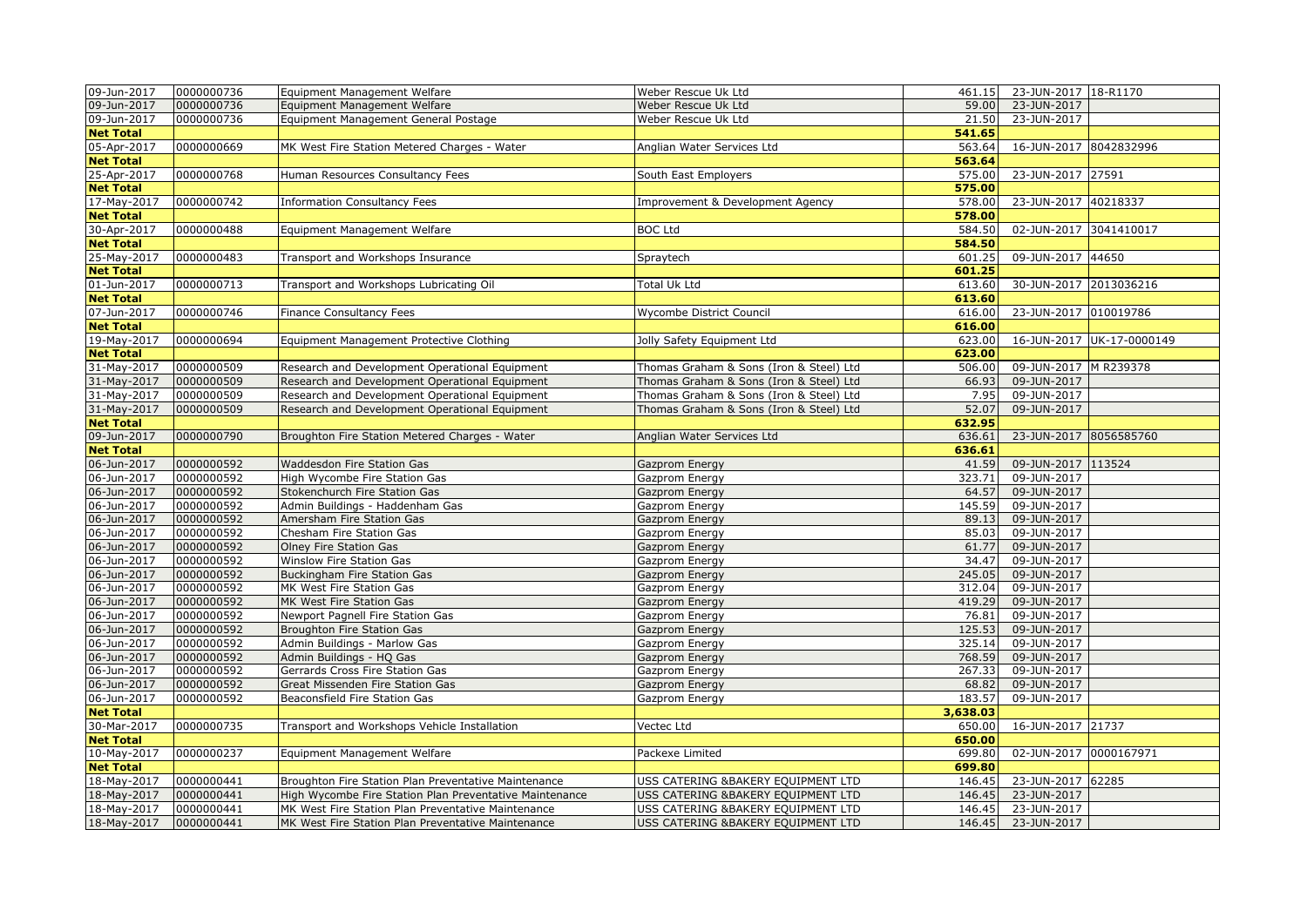| 18-May-2017      | 0000000441 | Beaconsfield Fire Station Plan Preventative Maintenance | USS CATERING & BAKERY EQUIPMENT LTD      | 146.45   | 23-JUN-2017            |                               |
|------------------|------------|---------------------------------------------------------|------------------------------------------|----------|------------------------|-------------------------------|
| <b>Net Total</b> |            |                                                         |                                          | 732.25   |                        |                               |
| 21-Jun-2017      | 0000000860 | <b>ICT Computer Hardware</b>                            | XMA Ltd                                  | 742.99   | 30-JUN-2017 BP92837    |                               |
| <b>Net Total</b> |            |                                                         |                                          | 742.99   |                        |                               |
| 19-Apr-2017      | 0000000533 | Admin Buildings - HQ General Postage                    | Royal Mail Group Ltd                     | 787.00   | 07-JUN-2017 1801907625 |                               |
| <b>Net Total</b> |            |                                                         |                                          | 787.00   |                        |                               |
| 28-Feb-2017      | 0000000165 | Short-term Creditors SAP GRIR Take On Balances          | The Coffee Bean                          | 392.00   | 09-JUN-2017 1567       |                               |
| 28-Feb-2017      | 0000000165 | Staff Development Course Catering Costs                 | The Coffee Bean                          | 294.00   | 09-JUN-2017            |                               |
| 28-Feb-2017      | 0000000165 | BASI Project Courses And Conference Fees                | The Coffee Bean                          | 105.00   | 09-JUN-2017            |                               |
| <b>Net Total</b> |            |                                                         |                                          | 791.00   |                        |                               |
| 23-Jun-2017      | 0000001034 | Payroll Control Account Cycle 2 Work                    | Sodexo (P&MMEmployeeBenefits) Cycle Plus | 1,000.00 | 29-JUN-2017 81032029.  |                               |
| <b>Net Total</b> |            |                                                         |                                          | 1,000.00 |                        |                               |
| 18-May-2017      | 0000000466 | Equipment Management Protective Clothing                | Giffard Newton                           | 847.50   | 09-JUN-2017 2040906    |                               |
| <b>Net Total</b> |            |                                                         |                                          | 847.50   |                        |                               |
| 31-May-2017      | 0000000690 | Short-term Creditors SAP GRIR Take On Balances          | <b>Bristol Uniform Limited</b>           | 864.46   | 30-JUN-2017 3143244    |                               |
| <b>Net Total</b> |            |                                                         |                                          | 864.46   |                        |                               |
| 08-Jun-2017      | 0000000789 | Broughton Fire Station Metered Charges - Water          | Anglian Water Services Ltd               | 877.61   | 23-JUN-2017 8056575851 |                               |
| <b>Net Total</b> |            |                                                         |                                          | 877.61   |                        |                               |
| 23-May-2017      | 0000000554 | <b>Information Consultancy Fees</b>                     | Aligned Assets Limited                   | 892.80   | 09-JUN-2017 INV1920    |                               |
| <b>Net Total</b> |            |                                                         |                                          | 892.80   |                        |                               |
| 01-Feb-2017      | 0000000356 | Human Resources Consultancy Fees                        | <b>Employers Network</b>                 | 900.00   | 09-JUN-2017 23911      |                               |
| <b>Net Total</b> |            |                                                         |                                          | 900.00   |                        |                               |
| 10-May-2017      | 0000000324 | Property Team General Repairs & Maintenance             | Electrical Services Hbb                  | 923.00   | 09-JUN-2017 1175       |                               |
| <b>Net Total</b> |            |                                                         |                                          | 923.00   |                        |                               |
| 17-May-2017      | 0000000480 | Urban Search and Rescue Operational Equipment           | <b>Total Protection Uk Limited</b>       | 9.95     | 16-JUN-2017 775313     |                               |
| 17-May-2017      | 0000000480 | Short-term Creditors SAP GRIR Take On Balances          | <b>Total Protection Uk Limited</b>       | 950.00   | 16-JUN-2017            |                               |
| <b>Net Total</b> |            |                                                         |                                          | 959.95   |                        |                               |
| 05-Jun-2017      | 0000000619 | Equipment Management General Postage                    | Weber Rescue Uk Ltd                      | 21.50    | 09-JUN-2017 18-R1146   |                               |
| 05-Jun-2017      | 0000000619 | Equipment Management Welfare                            | Weber Rescue Uk Ltd                      | 948.00   | 09-JUN-2017            |                               |
| <b>Net Total</b> |            |                                                         |                                          | 969.50   |                        |                               |
| 07-Jun-2017      | 0000000729 | Staff Development Staff Training Fees                   | Diverse Trainers Ltd                     | 999.00   |                        | 30-JUN-2017 [200000590 L3 PT] |
| <b>Net Total</b> |            |                                                         |                                          | 999.00   |                        |                               |
| 16-May-2017      | 0000000397 | Property Team General Repairs & Maintenance             | <b>Fencer Limited</b>                    | 1,009.16 | 02-JUN-2017 100991     |                               |
| <b>Net Total</b> |            |                                                         |                                          | 1,009.16 |                        |                               |
| 05-May-2017      | 0000000625 | Transport and Workshops Diesel Oil - Gas Oil            | Pace Fuelcare Ltd                        | 1,019.70 | 23-JUN-2017 8051482    |                               |
| <b>Net Total</b> |            |                                                         |                                          | 1,019.70 |                        |                               |
| 31-May-2017      | 0000000510 | Research and Development Breathing Apparatus            | Mediaport Solutions Ltd                  | 1,028.00 | 09-JUN-2017 00017672   |                               |
| <b>Net Total</b> |            |                                                         |                                          | 1,028.00 |                        |                               |
| 31-Mar-2017      | 0000000490 | Human Resources Occupational Health Nurse Sess          | People Asset Management Ltd              | 1,340.00 | 02-JUN-2017 52877      |                               |
| <b>Net Total</b> |            |                                                         |                                          | 1,340.00 |                        |                               |
| 23-May-2017      | 0000000484 | Senior Management Team Courses And Conference Fees      | Local Government Association             | 545.00   | 09-JUN-2017 40153525   |                               |
| 23-May-2017      | 0000000484 | Members Allowances Courses And Conference Fees          | <b>Local Government Association</b>      | 545.00   | 09-JUN-2017            |                               |
| <b>Net Total</b> |            |                                                         |                                          | 1,090.00 |                        |                               |
| 16-May-2017      | 0000000711 | Water Hydrants Hydrant Materials                        | Colour Supplies (Chesham) Ltd            | 976.00   |                        | 16-JUN-2017  INV003-59637     |
| 16-May-2017      | 0000000711 | Water Hydrants Hydrant Materials                        | Colour Supplies (Chesham) Ltd            | 140.04   | 16-JUN-2017            |                               |
| <b>Net Total</b> |            |                                                         |                                          | 1,116.04 |                        |                               |
| 23-May-2017      | 0000000701 | Transport and Workshops Vehicle Installation            | TyrePal Ltd (Wheel Solutions)            | 978.00   | 16-JUN-2017 1187       |                               |
| 23-May-2017      | 0000000701 | Transport and Workshops Vehicle Installation            | TyrePal Ltd (Wheel Solutions)            | 199.98   | 16-JUN-2017            |                               |
| <b>Net Total</b> |            |                                                         |                                          | 1,177.98 |                        |                               |
| 31-May-2017      | 0000000590 | Urban Search and Rescue Operational Equipment           | <b>BOC Ltd</b>                           | 578.25   | 30-JUN-2017 3041888616 |                               |
| 31-May-2017      | 0000000590 | Equipment Management Welfare                            | <b>BOC Ltd</b>                           | 702.81   | 30-JUN-2017            |                               |
| <b>Net Total</b> |            |                                                         |                                          | 1,281.06 |                        |                               |
| 11-May-2017      | 0000000349 | <b>ICT Consultancy Fees</b>                             | <b>KB Tech Ltd</b>                       | 175.00   | 09-JUN-2017 2963       |                               |
| 11-May-2017      | 0000000349 | <b>ICT Consultancy Fees</b>                             | <b>KB Tech Ltd</b>                       | 600.00   | 09-JUN-2017            |                               |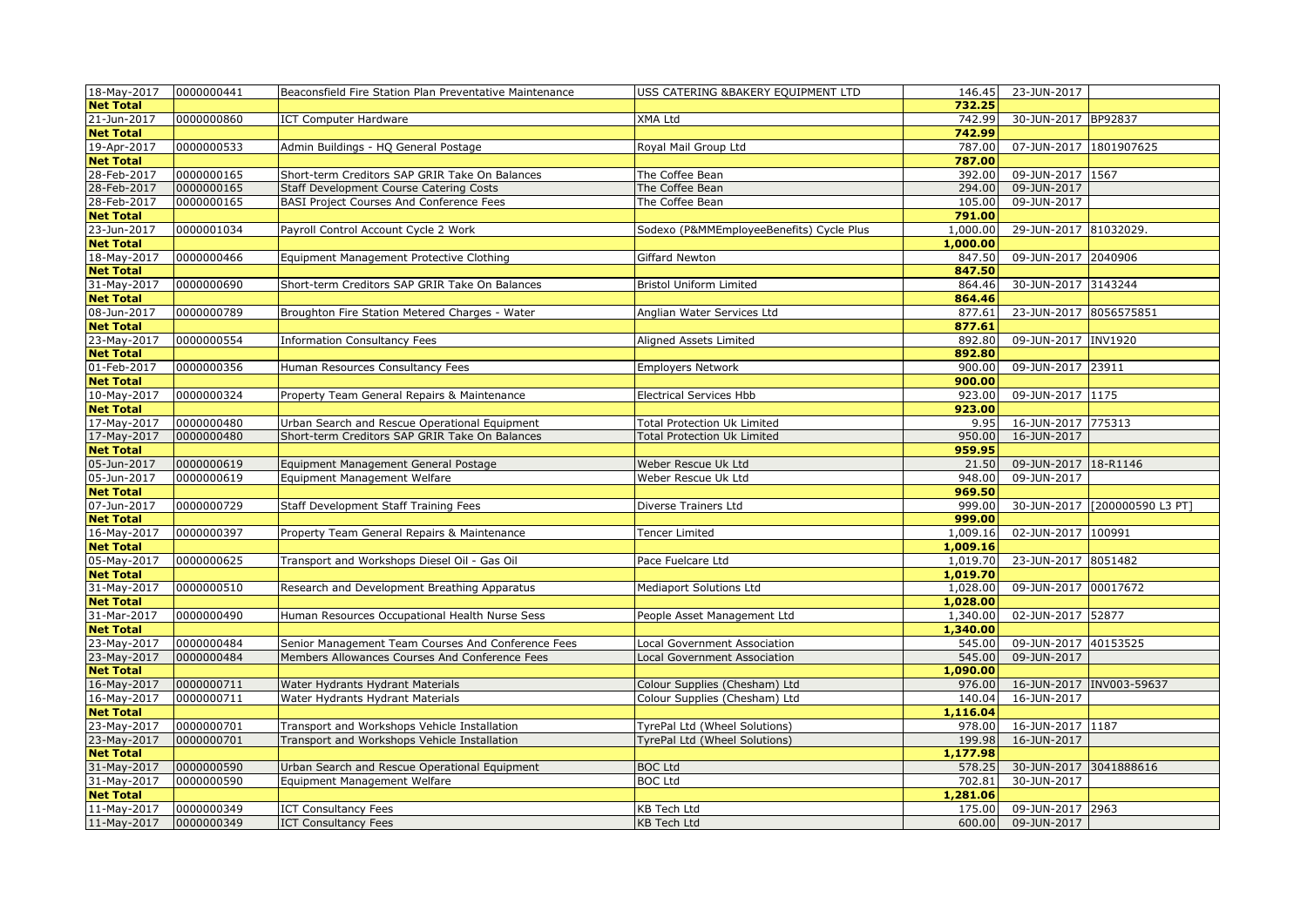| 11-May-2017 0000000349 |            | <b>ICT Consultancy Fees</b>                             | <b>KB Tech Ltd</b>                       | 375.00   | 09-JUN-2017            |                              |
|------------------------|------------|---------------------------------------------------------|------------------------------------------|----------|------------------------|------------------------------|
| 11-May-2017            | 0000000349 | <b>ICT Consultancy Fees</b>                             | KB Tech Ltd                              | 175.00   | 09-JUN-2017            |                              |
| <b>Net Total</b>       |            |                                                         |                                          | 1,325.00 |                        |                              |
| 18-May-2017            | 0000000455 | <b>BASI Project Computer Software</b>                   | Capita Integrated                        | 1,333.50 | 09-JUN-2017 6060023179 |                              |
| <b>Net Total</b>       |            |                                                         |                                          | 1,333.50 |                        |                              |
| 23-May-2017            | 0000000530 | Short-term Creditors SAP GRIR Take On Balances          | Bristol Uniform Limited (Care A/C)       | 1,349.68 | 16-JUN-2017 3143007    |                              |
| <b>Net Total</b>       |            |                                                         |                                          | 1,349.68 |                        |                              |
| 05-May-2017            | 0000000626 | Transport and Workshops Diesel Oil - Gas Oil            | Pace Fuelcare Ltd                        | 1,390.50 | 23-JUN-2017 8043465    |                              |
| <b>Net Total</b>       |            |                                                         |                                          | 1,390.50 |                        |                              |
| 12-May-2017            | 0000000339 | Admin Buildings - Aerial Sites Consultancy Fees         | Hub Telecoms Consultancy Ltd             | 1,400.00 | 30-JUN-2017 BMKAR1     |                              |
| <b>Net Total</b>       |            |                                                         |                                          | 1,400.00 |                        |                              |
| 02-Jun-2017            | 0000000602 | Admin Buildings - Aerial Sites Consultancy Fees         | Hub Telecoms Consultancy Ltd             | 1,400.00 | 09-JUN-2017 000002     |                              |
| <b>Net Total</b>       |            |                                                         |                                          | 1,400.00 |                        |                              |
| 22-May-2017            | 0000000783 | Transport and Workshops Spares for Red Fleet            | Truckeast Ltd                            | 1,407.45 | 23-JUN-2017 15075387   |                              |
| <b>Net Total</b>       |            |                                                         |                                          | 1,407.45 |                        |                              |
| 19-May-2017            | 0000000552 | <b>ICT Computer Hardware</b>                            | <b>XMA Ltd</b>                           | 704.60   | 09-JUN-2017 200000420  |                              |
| 19-May-2017            | 0000000552 | <b>ICT Computer Hardware</b>                            | XMA Ltd                                  | 704.60   | 09-JUN-2017            |                              |
| <b>Net Total</b>       |            |                                                         |                                          | 1,409.20 |                        |                              |
| 24-Apr-2017            | 0000000407 | Staff Development Staff Training Fees                   | Women In The Fire Service Uk             | 1,161.00 | 30-JUN-2017 543        |                              |
| 24-Apr-2017            | 0000000407 | Staff Development Staff Training Fees                   | Women In The Fire Service Uk             | 387.00   | 30-JUN-2017            |                              |
| <b>Net Total</b>       |            |                                                         |                                          | 1,548.00 |                        |                              |
| 12-May-2017            | 0000000622 | Transport and Workshops Diesel Oil - Gas Oil            | Pace Fuelcare Ltd                        | 1,549.44 | 30-JUN-2017 8064120    |                              |
| <b>Net Total</b>       |            |                                                         |                                          | 1,549.44 |                        |                              |
| 28-Apr-2017            | 0000000253 | MK West Fire Station Cleaning Contract Services         | Ever Brite Cleaning Services             | 316.55   | 02-JUN-2017 10495      |                              |
| 28-Apr-2017            | 0000000253 | Winslow Fire Station Cleaning Contract Services         | Ever Brite Cleaning Services             | 76.60    | 02-JUN-2017            |                              |
| 28-Apr-2017            | 0000000253 | Olney Fire Station Cleaning Contract Services           | Ever Brite Cleaning Services             | 88.96    | 02-JUN-2017            |                              |
| 28-Apr-2017            | 0000000253 | Broughton Fire Station Cleaning Contract Services       | Ever Brite Cleaning Services             | 379.27   | 02-JUN-2017            |                              |
| 28-Apr-2017            | 0000000253 | Buckingham Fire Station Cleaning Contract Services      | Ever Brite Cleaning Services             | 195.24   | 02-JUN-2017            |                              |
| 28-Apr-2017            | 0000000253 | Waddesdon Fire Station Cleaning Contract Services       | Ever Brite Cleaning Services             | 70.57    | 02-JUN-2017            |                              |
| 28-Apr-2017            | 0000000253 | MK West Fire Station Cleaning Contract Services         | Ever Brite Cleaning Services             | 316.55   | 02-JUN-2017            |                              |
| 28-Apr-2017            | 0000000253 | Newport Pagnell Fire Station Cleaning Contract Services | Ever Brite Cleaning Services             | 183.11   | 02-JUN-2017            |                              |
| <b>Net Total</b>       |            |                                                         |                                          | 1,626.85 |                        |                              |
| 01-Jun-2017            | 0000000612 | Equipment Management Protective Clothing                | Southcombe Bros Ltd                      | 1,652.85 | 09-JUN-2017 143248     |                              |
| <b>Net Total</b>       |            |                                                         |                                          | 1,652.85 |                        |                              |
| 09-Jun-2017            | 0000000663 | Payroll Control Account Cycle 2 Work                    | Sodexo (P&MMEmployeeBenefits) Cycle Plus | 2,000.00 | 26-JUN-2017 81031937   |                              |
| <b>Net Total</b>       |            |                                                         |                                          | 2,000.00 |                        |                              |
| 09-Jun-2017            | 0000000727 | <b>ICT Computer Software</b>                            | Aristi Limited                           | 1,690.00 | 23-JUN-2017 INV846     |                              |
| 09-Jun-2017            | 0000000727 | <b>ICT Computer Software</b>                            | Aristi Limited                           | 150.00   | 23-JUN-2017            |                              |
| <b>Net Total</b>       |            |                                                         |                                          | 1,840.00 |                        |                              |
| 20-Feb-2017            | 0000000654 | Asset Control Account Asset Control Account             | Hub Professional Services Ltd            | 1,846.44 | 09-JUN-2017 SI-000169  |                              |
| <b>Net Total</b>       |            |                                                         |                                          | 1,846.44 |                        |                              |
| 04-May-2017            | 0000000331 | Transport and Workshops Diesel Oil - Gas Oil            | Pace Fuelcare Ltd                        | 1,854.00 | 02-JUN-2017 8049044    |                              |
| <b>Net Total</b>       |            |                                                         |                                          | 1,854.00 |                        |                              |
| 05-May-2017            | 0000000624 | Transport and Workshops Diesel Oil - Gas Oil            | Pace Fuelcare Ltd                        | 1,854.00 | 23-JUN-2017 8051511    |                              |
| <b>Net Total</b>       |            |                                                         |                                          | 1,854.00 |                        |                              |
| 26-Jun-2017            | 0000000806 | Senior Management Team Miscellaneous Expenses           | Karenanne Knight Illustration            | 2,000.00 | 26-JUN-2017 B&MKF&R8   |                              |
| <b>Net Total</b>       |            |                                                         |                                          | 2,000.00 |                        |                              |
| 09-May-2017            | 0000000279 | Research and Development Operational Equipment          | Cfm Supplies Ltd T/A Cfmservices         | 980.00   | 16-JUN-2017 S14530     |                              |
| 09-May-2017            | 0000000279 | Research and Development Operational Equipment          | Cfm Supplies Ltd T/A Cfmservices         | 74.00    | 16-JUN-2017            |                              |
| 09-May-2017            | 0000000279 | Research and Development Operational Equipment          | Cfm Supplies Ltd T/A Cfmservices         | 956.00   | 16-JUN-2017            |                              |
| <b>Net Total</b>       |            |                                                         |                                          | 2,010.00 |                        |                              |
| 12-May-2017            | 0000000519 | Asset Control Account Asset Control Account             | WT Hills Ltd                             | 2,024.75 |                        | 16-JUN-2017 MK2098/MK3525/01 |
| <b>Net Total</b>       |            |                                                         |                                          | 2,024.75 |                        |                              |
| 19-Apr-2017            | 0000000858 | Finance Employment Agency Payments                      | Hays Specialist Recruitment Ltd          | 2,120.00 | 30-JUN-2017 1007479162 |                              |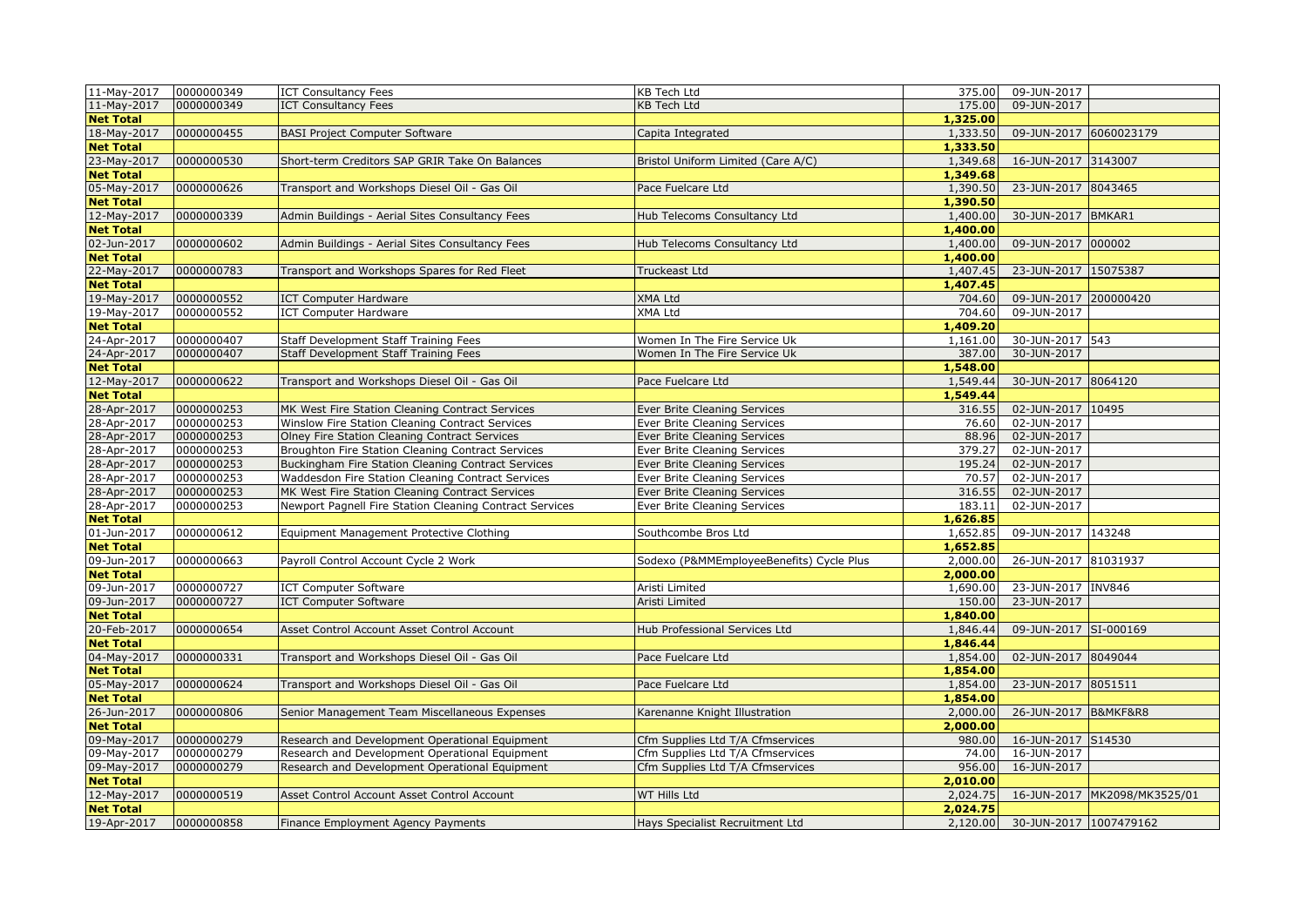| <b>Net Total</b>           |                          |                                                                                                               |                                                                        | 2,120.00        |                            |  |
|----------------------------|--------------------------|---------------------------------------------------------------------------------------------------------------|------------------------------------------------------------------------|-----------------|----------------------------|--|
| 24-May-2017                | 0000000465               | Finance Employment Agency Payments                                                                            | Hays Specialist Recruitment Ltd                                        | 2,120.00        | 02-JUN-2017 1007577917     |  |
| <b>Net Total</b>           |                          |                                                                                                               |                                                                        | 2,120.00        |                            |  |
| 31-May-2017                | 0000000502               | Finance Employment Agency Payments                                                                            | Hays Specialist Recruitment Ltd                                        | 2,120.00        | 02-JUN-2017 1007598935     |  |
| <b>Net Total</b>           |                          |                                                                                                               |                                                                        | 2,120.00        |                            |  |
| 07-Jun-2017                | 0000000631               | Finance Employment Agency Payments                                                                            | Hays Specialist Recruitment Ltd                                        | 2,120.00        | 09-JUN-2017 1007619188     |  |
| <b>Net Total</b>           |                          |                                                                                                               |                                                                        | 2,120.00        |                            |  |
| 14-Jun-2017                | 0000000761               | Finance Employment Agency Payments                                                                            | Hays Specialist Recruitment Ltd                                        | 2,120.00        | 23-JUN-2017 1007635724     |  |
| <b>Net Total</b>           |                          |                                                                                                               |                                                                        | 2,120.00        |                            |  |
| 21-Jun-2017                | 0000000829               | Finance Employment Agency Payments                                                                            | Hays Specialist Recruitment Ltd                                        | 2,120.00        | 30-JUN-2017 1007658687     |  |
| <b>Net Total</b>           |                          |                                                                                                               |                                                                        | 2,120.00        |                            |  |
| 05-May-2017                | 0000000623               | Transport and Workshops Diesel Oil - Gas Oil                                                                  | Pace Fuelcare Ltd                                                      | 2,132.10        | 30-JUN-2017 8051529        |  |
| <b>Net Total</b>           |                          |                                                                                                               |                                                                        | 2,132.10        |                            |  |
| 14-Jun-2017                | 0000000724               | Staff Development Staff Training Fees                                                                         | Acacia                                                                 | 2,137.50        | 30-JUN-2017 AD180145       |  |
| <b>Net Total</b>           |                          |                                                                                                               |                                                                        | 2,137.50        |                            |  |
| 12-May-2017                | 0000000422               | Transport and Workshops Diesel Oil - Gas Oil                                                                  | Pace Fuelcare Ltd                                                      | 2,186.16        | 02-JUN-2017 8062956        |  |
| <b>Net Total</b>           |                          |                                                                                                               |                                                                        | 2,186.16        |                            |  |
| 31-Mar-2017                | 0000000491               | Human Resources Occupational Health Nurse Sess                                                                | People Asset Management Ltd                                            | 2,362.00        | 02-JUN-2017 52876          |  |
| <b>Net Total</b>           |                          |                                                                                                               |                                                                        | 2,362.00        |                            |  |
| 01-Jun-2017                | 0000000661               | Admin Buildings - HQ Plan Preventative Maintenance                                                            | Oak Park Alarms Security Serv Ltd                                      | 370.17          | 23-JUN-2017 65921          |  |
| 01-Jun-2017                | 0000000661               | Broughton Fire Station Plan Preventative Maintenance                                                          | Oak Park Alarms Security Serv Ltd                                      | 164.63          | 23-JUN-2017                |  |
| 01-Jun-2017                | 0000000661               | Newport Pagnell Fire Station Plan Preventative Maintenance                                                    | Oak Park Alarms Security Serv Ltd                                      | 66.66           | 23-JUN-2017                |  |
| 01-Jun-2017                | 0000000661               | MK West Fire Station Plan Preventative Maintenance                                                            | Oak Park Alarms Security Serv Ltd                                      | 128.27          | 23-JUN-2017                |  |
| 01-Jun-2017                | 0000000661               | MK West Fire Station Plan Preventative Maintenance                                                            | Oak Park Alarms Security Serv Ltd                                      | 103.02          | 23-JUN-2017                |  |
| 01-Jun-2017                | 0000000661               | Winslow Fire Station Plan Preventative Maintenance                                                            | Oak Park Alarms Security Serv Ltd                                      | 66.66           | 23-JUN-2017                |  |
| 01-Jun-2017                | 0000000661               | Brill Fire Station Plan Preventative Maintenance                                                              | Oak Park Alarms Security Serv Ltd                                      | 66.66           | 23-JUN-2017                |  |
| 01-Jun-2017                | 0000000661               | High Wycombe Fire Station Plan Preventative Maintenance                                                       | Oak Park Alarms Security Serv Ltd                                      | 164.63          | 23-JUN-2017                |  |
| 01-Jun-2017                | 0000000661               | Stokenchurch Fire Station Plan Preventative Maintenance                                                       | Oak Park Alarms Security Serv Ltd                                      | 66.66           | 23-JUN-2017                |  |
| 01-Jun-2017                | 0000000661               | Marlow Fire Station Plan Preventative Maintenance                                                             | Oak Park Alarms Security Serv Ltd                                      | 164.63          | 23-JUN-2017                |  |
| 01-Jun-2017                | 0000000661               | Admin Buildings - Unit 7 Plan Preventative Maintenance                                                        | Oak Park Alarms Security Serv Ltd                                      | 154.00          | 23-JUN-2017                |  |
| 01-Jun-2017<br>01-Jun-2017 | 0000000661<br>0000000661 | Olney Fire Station Plan Preventative Maintenance                                                              | Oak Park Alarms Security Serv Ltd                                      | 66.66<br>103.02 | 23-JUN-2017<br>23-JUN-2017 |  |
| 01-Jun-2017                | 0000000661               | Buckingham Fire Station Plan Preventative Maintenance<br>Waddesdon Fire Station Plan Preventative Maintenance | Oak Park Alarms Security Serv Ltd<br>Oak Park Alarms Security Serv Ltd | 66.66           | 23-JUN-2017                |  |
| 01-Jun-2017                | 0000000661               | Haddenham Fire Station Plan Preventative Maintenance                                                          | Oak Park Alarms Security Serv Ltd                                      | 66.66           | 23-JUN-2017                |  |
| 01-Jun-2017                | 0000000661               | Princes Risborough Station Plan Preventative Maintenance                                                      | Oak Park Alarms Security Serv Ltd                                      | 66.66           | 23-JUN-2017                |  |
| 01-Jun-2017                | 0000000661               | Beaconsfield Fire Station Plan Preventative Maintenance                                                       | Oak Park Alarms Security Serv Ltd                                      | 77.27           | 23-JUN-2017                |  |
| 01-Jun-2017                | 0000000661               | Gerrards Cross Fire Station Plan Preventative Maintenance                                                     | Oak Park Alarms Security Serv Ltd                                      | 103.02          | 23-JUN-2017                |  |
| 01-Jun-2017                | 0000000661               | Great Missenden Fire Station Plan Preventative Maintenance                                                    | Oak Park Alarms Security Serv Ltd                                      | 66.66           | 23-JUN-2017                |  |
| 01-Jun-2017                | 0000000661               | Amersham Fire Station Plan Preventative Maintenance                                                           | Oak Park Alarms Security Serv Ltd                                      | 67.17           | 23-JUN-2017                |  |
| 01-Jun-2017                | 0000000661               | Chesham Fire Station Plan Preventative Maintenance                                                            | Oak Park Alarms Security Serv Ltd                                      | 117.16          | 23-JUN-2017                |  |
| <b>Net Total</b>           |                          |                                                                                                               |                                                                        | 2,316.93        |                            |  |
| 17-May-2017                | 0000000495               | Short-term Creditors SAP GRIR Take On Balances                                                                | Bristol Uniform Limited (Care A/C)                                     | 2,321.50        | 16-JUN-2017 3142833        |  |
| <b>Net Total</b>           |                          |                                                                                                               |                                                                        | 2,321.50        |                            |  |
| 01-Apr-2017                | 0000000804               | Finance Computer Software                                                                                     | Public Sector Live Limited                                             | 2,500.00        | 30-JUN-2017 41627          |  |
| <b>Net Total</b>           |                          |                                                                                                               |                                                                        | 2,500.00        |                            |  |
| 27-Apr-2017                | 0000000285               | High Wycombe Fire Station Plan Preventative Maintenance                                                       | <b>Antac Support Service</b>                                           | 866.50          | 02-JUN-2017 47644          |  |
| 27-Apr-2017                | 0000000285               | Marlow Fire Station Plan Preventative Maintenance                                                             | Antac Support Service                                                  | 574.69          | 02-JUN-2017                |  |
| 27-Apr-2017                | 0000000285               | Gerrards Cross Fire Station Plan Preventative Maintenance                                                     | <b>Antac Support Service</b>                                           | 235.05          | 02-JUN-2017                |  |
| 27-Apr-2017                | 0000000285               | Amersham Fire Station Plan Preventative Maintenance                                                           | <b>Antac Support Service</b>                                           | 229.79          | 02-JUN-2017                |  |
| 27-Apr-2017                | 0000000285               | Property Team Plan Preventative Maintenance                                                                   | <b>Antac Support Service</b>                                           | 115.69          | 02-JUN-2017                |  |
| 27-Apr-2017                | 0000000285               | Beaconsfield Fire Station Plan Preventative Maintenance                                                       | Antac Support Service                                                  | 496.03          | 02-JUN-2017                |  |
| <b>Net Total</b>           |                          |                                                                                                               |                                                                        | 2,517.75        |                            |  |
| 04-May-2017                | 0000000651               | Transport and Workshops Car Leasing                                                                           | Lex Autolease Ltd                                                      | 2,493.61        | 09-JUN-2017 IRIN540930     |  |
| 04-May-2017                | 0000000651               | Transport and Workshops Contracted Maintenance                                                                | Lex Autolease Ltd                                                      | 392.31          | 09-JUN-2017                |  |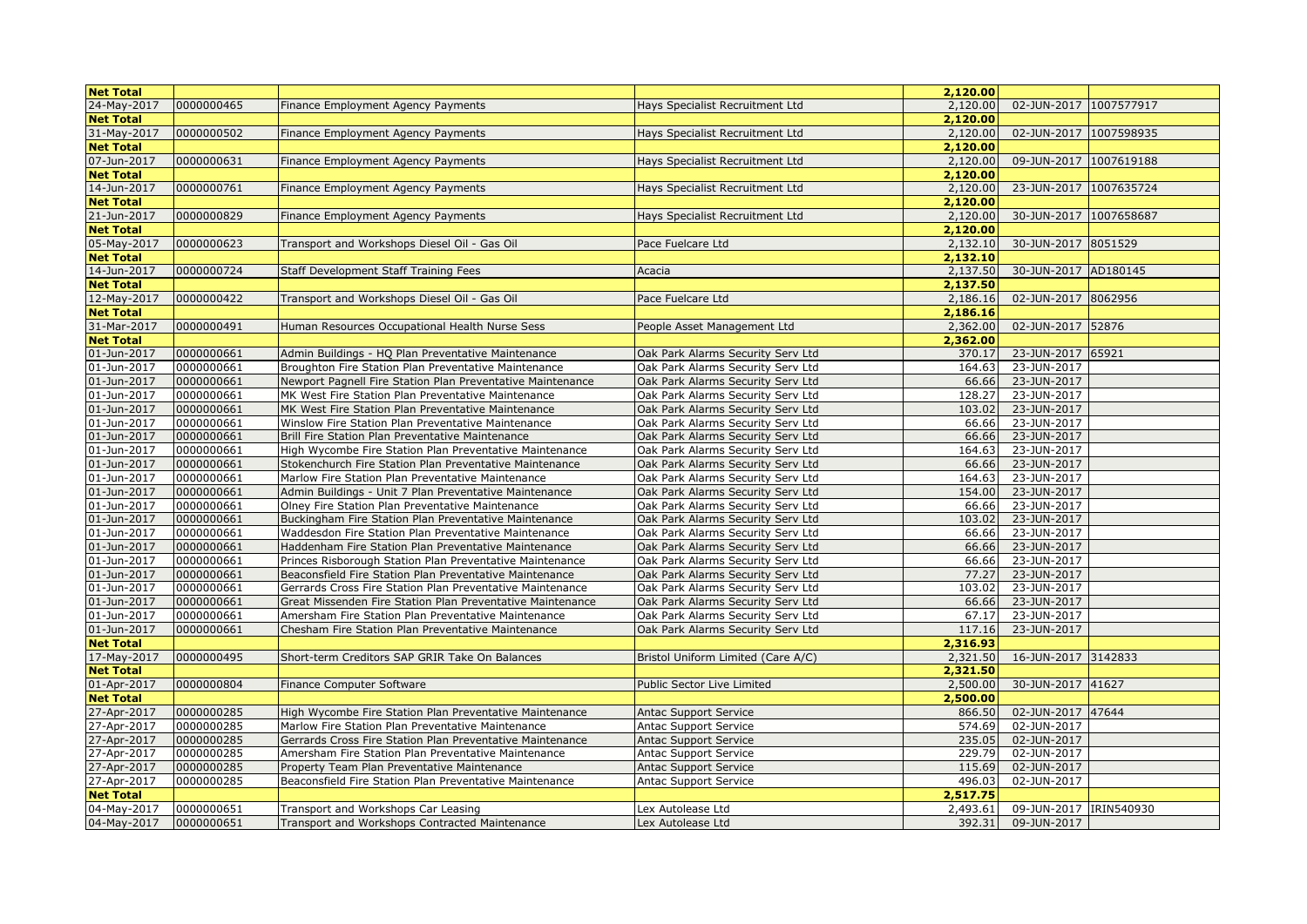| <b>Net Total</b>                |                          |                                                     |                                    | 2,885.92             |                           |                             |
|---------------------------------|--------------------------|-----------------------------------------------------|------------------------------------|----------------------|---------------------------|-----------------------------|
| 12-May-2017                     | 0000000652               | Transport and Workshops Contracted Maintenance      | Lex Autolease Ltd                  | 392.31               | 09-JUN-2017 IRIN542618    |                             |
| 12-May-2017                     | 0000000652               | Transport and Workshops Car Leasing                 | Lex Autolease Ltd                  | 2,493.61             | 09-JUN-2017               |                             |
| <b>Net Total</b>                |                          |                                                     |                                    | 2,885.92             |                           |                             |
| 29-Apr-2017                     | 0000000251               | Staff Development Staff Training Fees               | Holiday Inn Aylesbury              | 2,744.92             | 09-JUN-2017 40303         |                             |
| <b>Net Total</b>                |                          |                                                     |                                    | 2,744.92             |                           |                             |
| 01-Mar-2017                     | 0000000156               | Admin Buildings - Unit 7 Rents and Hire of Premises | <b>WE BLACK LTD</b>                | 2,843.06             | 16-JUN-2017 1317C         |                             |
| <b>Net Total</b>                |                          |                                                     |                                    | 2,843.06             |                           |                             |
| 27-Apr-2017                     | 0000000579               | Transport and Workshops Contracted Maintenance      | Lex Autolease Ltd                  | 348.88               | 09-JUN-2017 IRIN539404    |                             |
| 27-Apr-2017                     | 0000000579               | Transport and Workshops Car Leasing                 | Lex Autolease Ltd                  | 3,116.13             | 09-JUN-2017               |                             |
| <b>Net Total</b>                |                          |                                                     |                                    | 3,465.01             |                           |                             |
| 23-May-2017                     | 0000000506               | Equipment Management Protective Clothing            | Southcombe Bros Ltd                | 303.05               | 09-JUN-2017 143197        |                             |
| 23-May-2017                     | 0000000506               | Equipment Management Protective Clothing            | Southcombe Bros Ltd                | 606.10               | 09-JUN-2017               |                             |
| 23-May-2017                     | 0000000506               | Equipment Management Protective Clothing            | Southcombe Bros Ltd                | 275.50               | 09-JUN-2017               |                             |
| 23-May-2017                     | 0000000506               | Equipment Management Protective Clothing            | Southcombe Bros Ltd                | 328.00               | 09-JUN-2017               |                             |
| 23-May-2017                     | 0000000506               | Equipment Management General Postage                | Southcombe Bros Ltd                | 12.85                | 09-JUN-2017               |                             |
| 23-May-2017                     | 0000000506               | Equipment Management Protective Clothing            | Southcombe Bros Ltd                | 205.00               | 09-JUN-2017               |                             |
| 23-May-2017                     | 0000000506               | Equipment Management Protective Clothing            | Southcombe Bros Ltd                | 1,640.00             | 09-JUN-2017               |                             |
| <b>Net Total</b>                |                          |                                                     |                                    | 3,370.50             |                           |                             |
| 06-Jun-2017                     | 0000000617               | Admin Buildings - HQ Electricity                    | Haven Power                        | 3,387.26             |                           | 09-JUN-2017 IN1102352875    |
| <b>Net Total</b>                |                          |                                                     |                                    | 3,387.26             |                           |                             |
| 23-May-2017                     | 0000000529               | Short-term Creditors SAP GRIR Take On Balances      | Bristol Uniform Limited (Care A/C) | 3,390.00             | 16-JUN-2017 3143006       |                             |
| <b>Net Total</b>                |                          |                                                     |                                    | 3,390.00             |                           |                             |
| 10-May-2017                     | 0000000456               | Property Team Consultancy Fees                      | <b>Inspired Energy Solutions</b>   | 3,500.00             | 02-JUN-2017 9728          |                             |
| <b>Net Total</b>                |                          |                                                     |                                    | 3,500.00             |                           |                             |
| 31-May-2017                     | 0000000567               | Transport and Workshops Spares for Red Fleet        | Rosenbauer Uk Plc                  | 3,554.03             | 09-JUN-2017 8131          |                             |
| <b>Net Total</b>                |                          |                                                     |                                    | 3,554.03             |                           |                             |
| 14-Jun-2017                     | 0000000803               | Asset Control Account Asset Control Account         | Hub Professional Services Ltd      | 3,600.00             | 30-JUN-2017 SI-000232     |                             |
| <b>Net Total</b>                |                          |                                                     |                                    | 3,600.00             |                           |                             |
| 18-Jan-2017                     | 0000000250               | <b>ICT Computer Software</b>                        | Inphase Limited                    | 3,875.00             | 02-JUN-2017  I N PU K4002 |                             |
| <b>Net Total</b>                |                          |                                                     |                                    | 3,875.00             |                           |                             |
| 19-Apr-2017                     | 0000000526<br>0000000526 | Transport and Workshops Contracted Maintenance      | Lex Autolease Ltd                  | 775.24               | 09-JUN-2017 MRI5353657    |                             |
| 19-Apr-2017                     |                          | Transport and Workshops Car Leasing                 | Lex Autolease Ltd                  | 3,562.02             | 09-JUN-2017               |                             |
| <b>Net Total</b><br>09-Jun-2017 | 0000000734               | <b>ESMCP Consultancy Fees</b>                       | Mott MacDonald Ltd                 | 4,337.26<br>4,062.50 | 30-JUN-2017  IN00368377   |                             |
| <b>Net Total</b>                |                          |                                                     |                                    | 4,062.50             |                           |                             |
| 16-May-2017                     | 0000000653               | Transport and Workshops Car Leasing                 | Lex Autolease Ltd                  | 3,766.23             | 09-JUN-2017 MRI5465361    |                             |
| 16-May-2017                     | 0000000653               | Transport and Workshops Contracted Maintenance      | Lex Autolease Ltd                  | 762.96               | 09-JUN-2017               |                             |
| <b>Net Total</b>                |                          |                                                     |                                    | 4,529.19             |                           |                             |
| 25-Apr-2017                     | 0000000527               | Transport and Workshops Contracted Maintenance      | Lex Autolease Ltd                  | 754.65               | 09-JUN-2017  IRIN538787   |                             |
| 25-Apr-2017                     | 0000000527               | Transport and Workshops Car Leasing                 | Lex Autolease Ltd                  | 3,778.50             | 09-JUN-2017               |                             |
| <b>Net Total</b>                |                          |                                                     |                                    | 4,533.15             |                           |                             |
| 29-Apr-2017                     | 0000000262               | <b>Equipment Management Uniforms</b>                | MWUK T/A Dimensions                | 160.74               |                           | 02-JUN-2017 OLSINV/04166404 |
| 29-Apr-2017                     | 0000000262               | <b>Equipment Management Uniforms</b>                | MWUK T/A Dimensions                | 107.16               | 02-JUN-2017               |                             |
| 29-Apr-2017                     | 0000000262               | Equipment Management Uniforms                       | MWUK T/A Dimensions                | 53.58                | 02-JUN-2017               |                             |
| 29-Apr-2017                     | 0000000262               | <b>Equipment Management Uniforms</b>                | MWUK T/A Dimensions                | 53.58                | 02-JUN-2017               |                             |
| 29-Apr-2017                     | 0000000262               | Equipment Management Uniforms                       | MWUK T/A Dimensions                | 45.70                | 02-JUN-2017               |                             |
| 29-Apr-2017                     | 0000000262               | <b>Equipment Management Uniforms</b>                | MWUK T/A Dimensions                | 45.70                | 02-JUN-2017               |                             |
| 29-Apr-2017                     | 0000000262               | <b>Equipment Management Uniforms</b>                | MWUK T/A Dimensions                | 91.40                | 02-JUN-2017               |                             |
| 29-Apr-2017                     | 0000000262               | <b>Equipment Management Uniforms</b>                | MWUK T/A Dimensions                | 91.40                | 02-JUN-2017               |                             |
| 29-Apr-2017                     | 0000000262               | <b>Equipment Management Uniforms</b>                | MWUK T/A Dimensions                | 157.00               | 02-JUN-2017               |                             |
| 29-Apr-2017                     | 0000000262               | <b>Equipment Management Uniforms</b>                | MWUK T/A Dimensions                | 182.80               | 02-JUN-2017               |                             |
| 29-Apr-2017                     | 0000000262               | <b>Equipment Management Uniforms</b>                | MWUK T/A Dimensions                | 91.40                | 02-JUN-2017               |                             |
| 29-Apr-2017                     | 0000000262               | <b>Equipment Management Uniforms</b>                | MWUK T/A Dimensions                | 173.66               | 02-JUN-2017               |                             |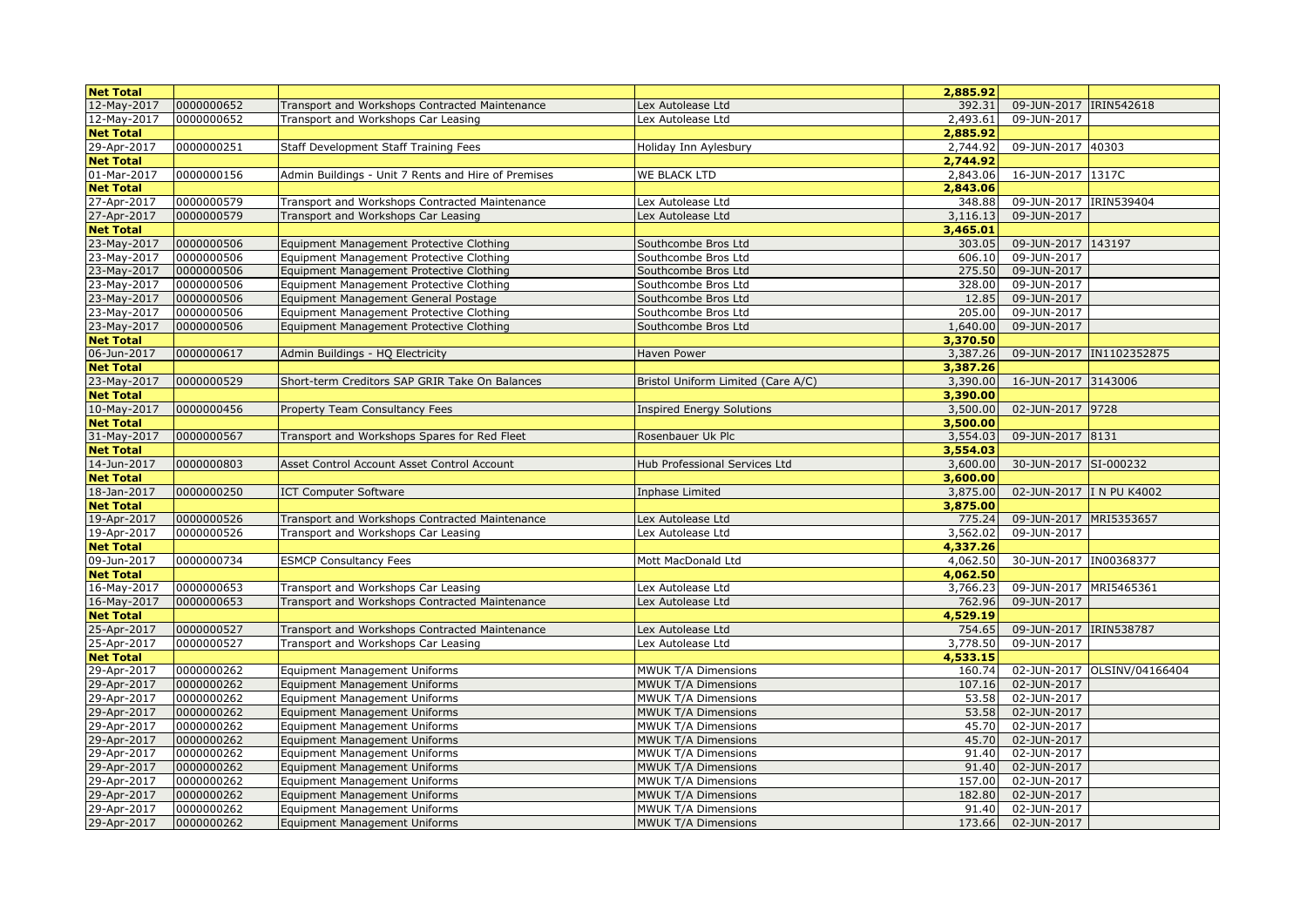| 29-Apr-2017      | 0000000262 | <b>Equipment Management Uniforms</b>               | MWUK T/A Dimensions                      | 91.40    | 02-JUN-2017            |                           |
|------------------|------------|----------------------------------------------------|------------------------------------------|----------|------------------------|---------------------------|
| 29-Apr-2017      | 0000000262 | <b>Equipment Management Uniforms</b>               | MWUK T/A Dimensions                      | 45.70    | 02-JUN-2017            |                           |
| 29-Apr-2017      | 0000000262 | Equipment Management Uniforms                      | MWUK T/A Dimensions                      | 63.98    | 02-JUN-2017            |                           |
| 29-Apr-2017      | 0000000262 | Equipment Management Uniforms                      | MWUK T/A Dimensions                      | 146.20   | 02-JUN-2017            |                           |
| 29-Apr-2017      | 0000000262 | <b>Equipment Management Uniforms</b>               | MWUK T/A Dimensions                      | 146.20   | 02-JUN-2017            |                           |
| 29-Apr-2017      | 0000000262 | <b>Equipment Management Uniforms</b>               | MWUK T/A Dimensions                      | 300.50   | 02-JUN-2017            |                           |
| 29-Apr-2017      | 0000000262 | <b>Equipment Management Uniforms</b>               | MWUK T/A Dimensions                      | 480.80   | 02-JUN-2017            |                           |
| 29-Apr-2017      | 0000000262 | <b>Equipment Management Uniforms</b>               | MWUK T/A Dimensions                      | 480.80   | 02-JUN-2017            |                           |
| 29-Apr-2017      | 0000000262 | <b>Equipment Management Uniforms</b>               | MWUK T/A Dimensions                      | 180.30   | 02-JUN-2017            |                           |
| 29-Apr-2017      | 0000000262 | <b>Equipment Management Uniforms</b>               | MWUK T/A Dimensions                      | 25.41    | 02-JUN-2017            |                           |
| 29-Apr-2017      | 0000000262 | <b>Equipment Management Uniforms</b>               | MWUK T/A Dimensions                      | 42.35    | 02-JUN-2017            |                           |
| 29-Apr-2017      | 0000000262 | Equipment Management Uniforms                      | MWUK T/A Dimensions                      | 127.05   | 02-JUN-2017            |                           |
| 29-Apr-2017      | 0000000262 | <b>Equipment Management Uniforms</b>               | MWUK T/A Dimensions                      | 60.97    | 02-JUN-2017            |                           |
| 29-Apr-2017      | 0000000262 | <b>Equipment Management Uniforms</b>               | MWUK T/A Dimensions                      | 80.37    | 02-JUN-2017            |                           |
| 29-Apr-2017      | 0000000262 | Equipment Management Uniforms                      | MWUK T/A Dimensions                      | 53.58    | 02-JUN-2017            |                           |
| 29-Apr-2017      | 0000000262 | Equipment Management Uniforms                      | MWUK T/A Dimensions                      | 53.60    | 02-JUN-2017            |                           |
| 29-Apr-2017      | 0000000262 | Equipment Management Uniforms                      | MWUK T/A Dimensions                      | 214.32   | 02-JUN-2017            |                           |
| 29-Apr-2017      | 0000000262 | Equipment Management Uniforms                      | MWUK T/A Dimensions                      | 274.20   | 02-JUN-2017            |                           |
| <b>Net Total</b> |            |                                                    |                                          | 4,121.85 |                        |                           |
| 31-May-2017      | 0000000716 | Human Resources Occupational Health Nurse Sess     | M.K. Occupational Health                 | 4,241.66 | 30-JUN-2017 90201      |                           |
| <b>Net Total</b> |            |                                                    |                                          | 4,241.66 |                        |                           |
| 12-Jun-2017      | 0000000743 | Equipment Management Protective Clothing           | MSA (BRITAIN) LTD                        | 2,190.00 | 30-JUN-2017 99071750   |                           |
| 12-Jun-2017      | 0000000743 | Equipment Management Protective Clothing           | MSA (BRITAIN) LTD                        | 2,190.00 | 30-JUN-2017            |                           |
| <b>Net Total</b> |            |                                                    |                                          | 4,380,00 |                        |                           |
| 19-Apr-2017      | 0000000528 | Transport and Workshops Contracted Maintenance     | Lex Autolease Ltd                        | 533.81   | 09-JUN-2017 MRI5356816 |                           |
| 19-Apr-2017      | 0000000528 | Transport and Workshops Car Leasing                | Lex Autolease Ltd                        | 4,344.65 | 09-JUN-2017            |                           |
| <b>Net Total</b> |            |                                                    |                                          | 4,878.46 |                        |                           |
| 28-Apr-2017      | 0000000555 | Equipment Management Protective Clothing           | Jolly Safety Equipment Ltd               | 4,618.00 |                        | 16-JUN-2017 UK-17-0000121 |
| <b>Net Total</b> |            |                                                    |                                          | 4,618.00 |                        |                           |
| 07-Jun-2017      | 0000000621 | Staff Development Staff Training Fees              | One Time Vendors                         | 5,295.00 | 16-JUN-2017 1116       |                           |
| <b>Net Total</b> |            |                                                    |                                          | 5,295.00 |                        |                           |
| 28-Mar-2017      | 0000000475 | Human Resources Busy Bees Administration           | Sodexo (P&MMEmployeeBenefits) Cycle Plus | 6,571.12 | 02-JUN-2017 3298698    |                           |
| <b>Net Total</b> |            |                                                    |                                          | 6,571.12 |                        |                           |
| 01-Apr-2017      | 0000000258 | Finance Consultancy Fees                           | Capita Treasury Solutions Limited        | 5,750.00 | 02-JUN-2017 6002004148 |                           |
| <b>Net Total</b> |            |                                                    |                                          | 5,750,00 |                        |                           |
| 05-Jun-2017      | 0000000703 | Asset Control Account Asset Control Account        | Delta Fire Ltd                           | 5,840.00 | 30-JUN-2017 60746      |                           |
| <b>Net Total</b> |            |                                                    |                                          | 5,840,00 |                        |                           |
| 23-May-2017      | 0000000556 | Asset Control Account Asset Control Account        | Sutch Lifting Equipment                  | 1,480.00 | 30-JUN-2017 300662     |                           |
| 23-May-2017      | 0000000556 | Asset Control Account Asset Control Account        | Sutch Lifting Equipment                  | 740.00   | 30-JUN-2017            |                           |
| 23-May-2017      | 0000000556 | Asset Control Account Asset Control Account        | Sutch Lifting Equipment                  | 3,680.00 | 30-JUN-2017            |                           |
| <b>Net Total</b> |            |                                                    |                                          | 5,900.00 |                        |                           |
| 10-May-2017      | 0000000448 | Short-term Creditors SAP GRIR Take On Balances     | <b>Buckinghamshire County Council</b>    | 6,500.00 | 02-JUN-2017 2207031406 |                           |
| <b>Net Total</b> |            |                                                    |                                          | 6,500.00 |                        |                           |
| 28-Apr-2017      | 0000000474 | Transport and Workshops Employment Agency Payments | Truckeast Ltd                            | 6,545.00 | 02-JUN-2017 11685879   |                           |
| <b>Net Total</b> |            |                                                    |                                          | 6,545.00 |                        |                           |
| 18-May-2017      | 0000000457 | <b>ICT Computer Software</b>                       | Caci Ltd                                 | 6,749.15 | 09-JUN-2017 253656     |                           |
| <b>Net Total</b> |            |                                                    |                                          | 6,749.15 |                        |                           |
| 13-Jun-2017      | 0000000715 | Chesham Fire Station Electricity                   | Scottish Hydro Elec (Was Sse)            | 495.05   | 16-JUN-2017 BMKFAMAY17 |                           |
| 13-Jun-2017      | 0000000715 | Buckingham Fire Station Electricity                | Scottish Hydro Elec (Was Sse)            | 220.52   | 16-JUN-2017            |                           |
| 13-Jun-2017      | 0000000715 | Admin Buildings - Haddenham Electricity            | Scottish Hydro Elec (Was Sse)            | 260.08   | 16-JUN-2017            |                           |
| 13-Jun-2017      | 0000000715 | Admin Buildings - Marlow Electricity               | Scottish Hydro Elec (Was Sse)            | 821.62   | 16-JUN-2017            |                           |
| 13-Jun-2017      | 0000000715 | Transport and Workshops Electricity                | Scottish Hydro Elec (Was Sse)            | 109.14   | 16-JUN-2017            |                           |
| 13-Jun-2017      | 0000000715 | MK West Fire Station Electricity                   | Scottish Hydro Elec (Was Sse)            | 555.96   | 16-JUN-2017            |                           |
| 13-Jun-2017      | 0000000715 | MK West Fire Station Electricity                   | Scottish Hydro Elec (Was Sse)            | 686.77   | 16-JUN-2017            |                           |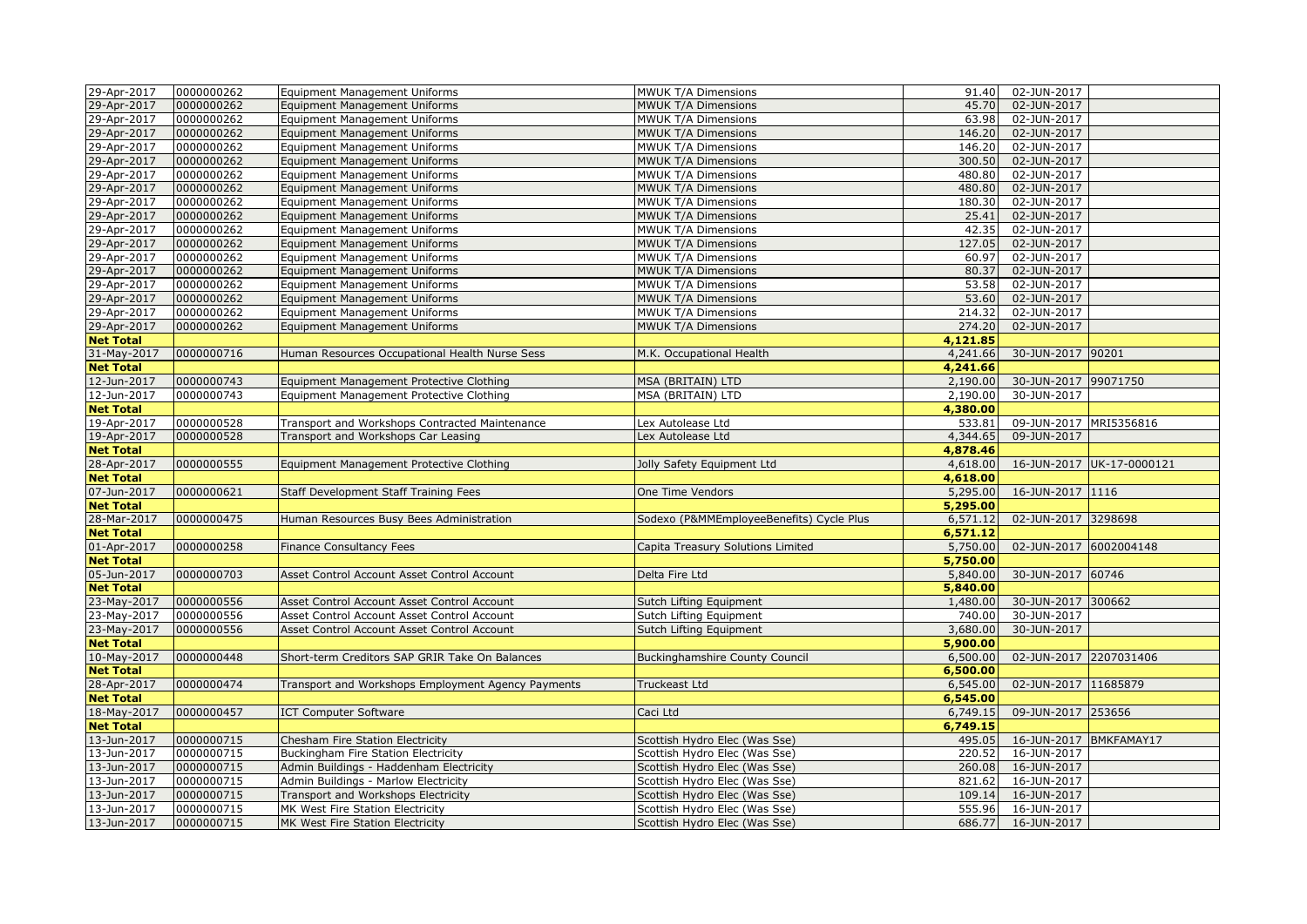| 13-Jun-2017                     | 0000000715 | Winslow Fire Station Electricity                    | Scottish Hydro Elec (Was Sse)         |                     | 211.15 16-JUN-2017        |                          |
|---------------------------------|------------|-----------------------------------------------------|---------------------------------------|---------------------|---------------------------|--------------------------|
| 13-Jun-2017                     | 0000000715 | High Wycombe Fire Station Electricity               | Scottish Hydro Elec (Was Sse)         | 689.20              | 16-JUN-2017               |                          |
| 13-Jun-2017                     | 0000000715 | Stokenchurch Fire Station Electricity               | Scottish Hydro Elec (Was Sse)         | 352.56              | 16-JUN-2017               |                          |
| 13-Jun-2017                     | 0000000715 | Beaconsfield Fire Station Electricity               | Scottish Hydro Elec (Was Sse)         | 417.49              | 16-JUN-2017               |                          |
| 13-Jun-2017                     | 0000000715 | Gerrards Cross Fire Station Electricity             | Scottish Hydro Elec (Was Sse)         | 711.20              | 16-JUN-2017               |                          |
| 13-Jun-2017                     | 0000000715 | Amersham Fire Station Electricity                   | Scottish Hydro Elec (Was Sse)         | 315.74              | 16-JUN-2017               |                          |
| 13-Jun-2017                     | 0000000715 | Admin Buildings - Unit 7 Electricity                | Scottish Hydro Elec (Was Sse)         | 1,159.06            | 16-JUN-2017               |                          |
| 13-Jun-2017                     | 0000000715 | <b>Buckingham Fire Station Electricity</b>          | Scottish Hydro Elec (Was Sse)         | 432.37              | 16-JUN-2017               |                          |
| <b>Net Total</b>                |            |                                                     |                                       | 7,437.91            |                           |                          |
| 26-May-2017                     | 0000000473 | Transport and Workshops Employment Agency Payments  | Truckeast Ltd                         | 6,930.00            | 09-JUN-2017 11687133      |                          |
| <b>Net Total</b>                |            |                                                     |                                       | 6,930.00            |                           |                          |
| 26-May-2017                     | 0000000504 | Asset Control Account Asset Control Account         | <b>Vimpex Limited</b>                 | 7,475.00            | 09-JUN-2017 304121        |                          |
| 26-May-2017                     | 0000000504 | Asset Control Account Asset Control Account         | Vimpex Limited                        | 35.00               | 09-JUN-2017               |                          |
| <b>Net Total</b>                |            |                                                     |                                       | 7,510.00            |                           |                          |
| 09-Jun-2017                     | 0000000664 | Payroll Control Account Childcare Vouchers          | Sodexo P&MM Ltd Childcare Plus        | 7,625.81            | 26-JUN-2017 3321332       |                          |
| <b>Net Total</b>                |            |                                                     |                                       | 7,625.81            |                           |                          |
| 28-Feb-2017                     | 0000000472 | Short-term Creditors SAP GRIR Take On Balances      | Truckeast Ltd                         | 7,700.00            | 02-JUN-2017 11682682      |                          |
| <b>Net Total</b>                |            |                                                     |                                       | 7,700.00            |                           |                          |
| 15-May-2017                     | 0000000494 | Research and Development Operational Equipment      | Angus Fire Ltd                        | 7,830.00            | 09-JUN-2017 8038403       |                          |
| <b>Net Total</b>                |            |                                                     |                                       | 7,830.00            |                           |                          |
| 10-May-2017                     | 0000000599 | <b>ICT Computer Software</b>                        | <b>Interact Intranet Solutions</b>    | 8,193.75            | 09-JUN-2017 9714732       |                          |
| <b>Net Total</b>                |            |                                                     |                                       | 8,193,75            |                           |                          |
| 26-May-2017                     | 0000000493 | Short-term Creditors SAP GRIR Take On Balances      | Capita Integrated                     | 8,626.92            | 16-JUN-2017 6060023438    |                          |
| <b>Net Total</b>                |            |                                                     |                                       | 8,626.92            |                           |                          |
| 13-Jun-2017                     | 0000000718 | Operational Training Water Awareness Training       | Lee Valley Leisure Trust              | 8,970.00            |                           | 23-JUN-2017 SL2-10063243 |
| <b>Net Total</b>                |            |                                                     |                                       | 8,970.00            |                           |                          |
| 07-Mar-2017                     | 0000000188 | <b>ICT Computer Software</b>                        | Performance Monitoring Systems Ltd    | 9,500.00            | 02-JUN-2017 7742          |                          |
| <b>Net Total</b>                |            |                                                     |                                       | 9,500.00            |                           |                          |
| 02-May-2017                     | 0000000274 | Driving School Consultancy Fees                     | Oxfordshire County Council            | 9,635.76            | 09-JUN-2017 3920152439    |                          |
| <b>Net Total</b>                |            |                                                     |                                       | 9,635.76            |                           |                          |
| 26-May-2017                     | 0000000486 | Short-term Creditors SAP GRIR Take On Balances      | Capita Integrated                     | 10,783.65           | 16-JUN-2017 6060023428    |                          |
| <b>Net Total</b>                |            |                                                     |                                       | 10,783.65           |                           |                          |
| 12-May-2017                     | 0000000481 | Asset Control Account Asset Control Account         | Terberg Dts Uk Ltd                    | 10,875.00           | 16-JUN-2017 395432        |                          |
| <b>Net Total</b>                |            |                                                     |                                       | 10,875.00           |                           |                          |
| 28-Apr-2017                     | 0000000304 | Asset Control Account Asset Control Account         | Montagu Evans Llp                     | 14,756.96           | 09-JUN-2017 VA180037      |                          |
| <b>Net Total</b>                |            |                                                     |                                       | 14,756.96           |                           |                          |
| 06-Jun-2017                     | 0000000614 | Asset Control Account Asset Control Account         | Pagnell Property Maintenance Ltd      | 15,906.47           | 09-JUN-2017 P0005591      |                          |
| <b>Net Total</b>                |            |                                                     |                                       | 15,906.47           |                           |                          |
| 04-Apr-2017                     | 0000000080 | Human Resources Pension Strain LGPS                 | West Yorkshire Pension Fund           | 16,420.00           | 16-JUN-2017 89000053291   |                          |
| <b>Net Total</b>                |            | Payroll Control Account Payroll Control Account     |                                       | 16,420.00           |                           |                          |
| 12-Jun-2017                     | 0000000689 |                                                     |                                       |                     |                           |                          |
| <b>Net Total</b>                |            |                                                     | <b>Buckinghamshire County Council</b> | 18,029.80           | 30-JUN-2017 MAY17LGPSEE'S |                          |
| 21-Mar-2017                     |            |                                                     |                                       | 18,029.80           |                           |                          |
| <b>Net Total</b>                | 0000000814 | <b>ICT Main Communications</b>                      | Updata Infrastructure Uk              | 18,178.91           | 30-JUN-2017 6092007742    |                          |
|                                 |            |                                                     |                                       | 18,178.91           |                           |                          |
| 01-Jun-2017                     | 0000000558 | Admin Buildings - Unit 7 Rents and Hire of Premises | <b>WE BLACK LTD</b>                   | 18,687.50           | 09-JUN-2017 1417A         |                          |
| <b>Net Total</b>                |            |                                                     |                                       | 18,687.50           |                           |                          |
| 31-May-2017                     | 0000000564 | Response Support Repair & Main of Vehicles & Eq     | Excelerate Technology Ltd             | 15,560.00           | 09-JUN-2017 0000011411    |                          |
| 31-May-2017                     | 0000000564 | Response Support Repair & Main of Vehicles & Eq     | Excelerate Technology Ltd             | 3,420.00            | 09-JUN-2017               |                          |
| <b>Net Total</b>                |            |                                                     |                                       | 18,980.00           |                           |                          |
| 07-Mar-2017                     | 0000000287 | Staff Development Computer Software                 | Learning Pool Ltd                     | 21,500.00           | 02-JUN-2017 INV-011224    |                          |
| <b>Net Total</b>                |            |                                                     |                                       | 21,500.00           |                           |                          |
| 12-Jun-2017                     | 0000000660 | Asset Control Account Asset Control Account         | Milton Keynes Audi                    | 28,911.14           | 26-JUN-2017 10235883      |                          |
| 12-Jun-2017<br><b>Net Total</b> | 0000000660 | Asset Control Account Asset Control Account         | Milton Keynes Audi                    | 195.00<br>29,106.14 | 26-JUN-2017               |                          |